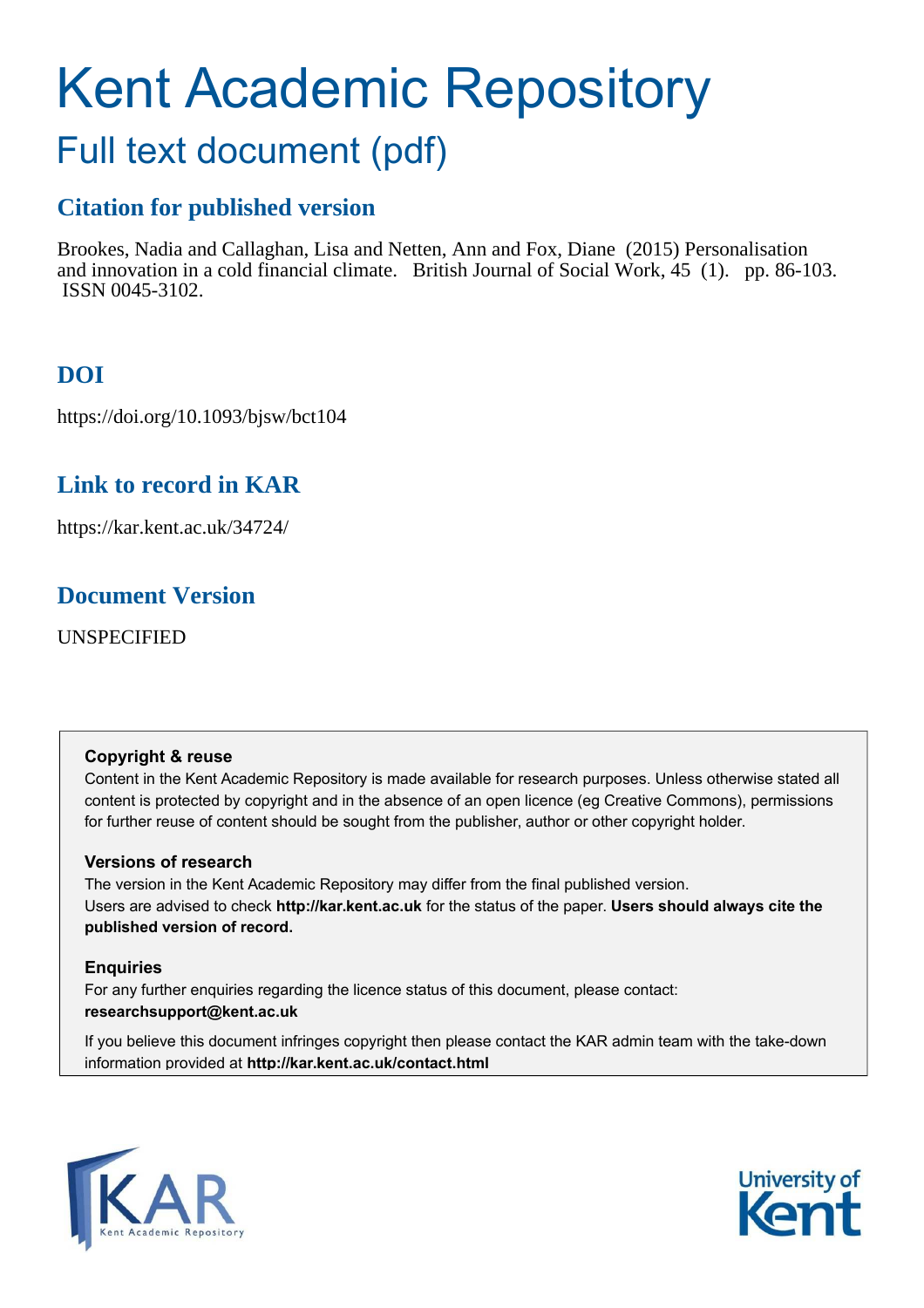# **Personalisation and innovation in a cold financial climate**

Nadia Brookes\*, Lisa Callaghan, Ann Netten and Diane Fox

Nadia Brookes is Research Officer at the Personal Social Services Research Unit (PSSRU) at the University of Kent. Her research covers various aspects of social policy, most recently the personalisation of social care services, and innovations in social welfare and their link to local welfare systems. Lisa Callaghan is Research Officer at the PSSRU at the University of Kent. Her research interests include personalisation of care and support services, and housing and care for older people. Ann Netten is Professor of Social Welfare at the University of Kent and Director of the Kent branch of the Personal Social Services Research Unit (PSSRU), Director of the Department of Health's policy research unit in Quality and Outcomes of person centred care (QORU) and an Associate Director of the NIHR School for Social Care Research. Her research interests include developing theoretically based but pragmatic approaches to the measurement of outcome, costs and quality in social care, housing and care of older people and economic evaluation of social welfare interventions, including criminal justice. Diane Fox is Research Officer at the PSSRU at the University of Kent.

\*Correspondence to Nadia Brookes, Personal Social Services Research Unit, University of Kent, Canterbury, Kent, CT2 7NF, UK. E-mail: N.K.Brookes@kent.ac.uk

## **Abstract**

There are many drivers for change and innovation in adult social care and one of the most significant is the personalisation agenda, however whilst resources are always limited this does have its roots in a more relaxed financial climate than currently prevails. This article draws on findings from a scoping study which aimed to identify future areas for research to assist councils in developing and commissioning personalised services. Twenty local authorities were surveyed and in three case study areas, interviews and focus groups conducted with staff and service users to explore progress with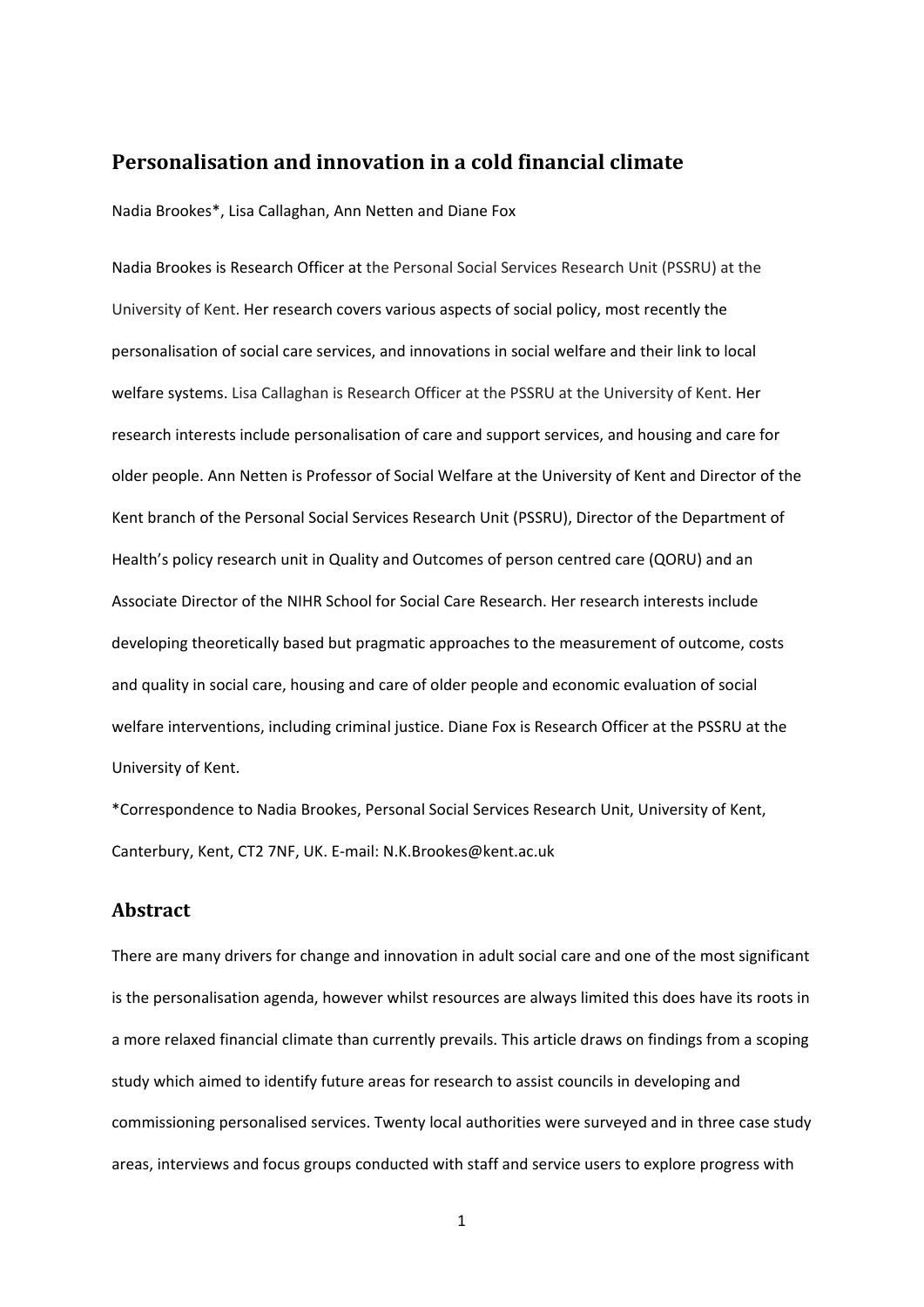personalisation and identify innovative practice. Although at the time of the study the impact of resource reductions had yet to be felt, budget cuts were seen as a potential impediment to future developments. The innovative practice identified demonstrated approaches to tackling some of the challenges of personalising social care and a commitment from practitioners and commissioners to find ways to do this. However, it remains to be seen whether the cold financial climate results in a top-down prescriptive approach to personalisation or leads to local innovation to enable people to make decisions about their needs.

Keywords: personalisation, innovation, cuts, outcomes.

## **Introduction**

There are differing views as to the exact origins of the concept of personalisation but it is generally accepted that in the context of social care in England it has its roots in community care reform, the disability, mental health and service user movements, and has been shaped by policy makers and think tanks, most notably through the influential report *Personalisation through participation* (Leadbeater, 2004). The application of the concept of personalisation to adult social care in England was announced in *Putting People First* (HM Government, 2007) and confirmed in the Coalition Governmentís Vision for Adult Social Care (Department of Health, 2010). In 2011 th*e Putting People First* programme was replaced by *Think Local Act Personal* (Department of Health, 2011a), a sector wide agreement to taking forward personalisation and community-based support. The current objective, at the time of writing, is that all publicly funded users of social care services should have a personal budget (PB) by April 2013 in the form of a direct payment where possible (Department of Health, 2010).

This paper reports on progress with personalisation of social care services in a number of local authority areas across England and describes interventions and approaches which were regarded as innovative in the areas in which they were developed. There follows a discussion of the implications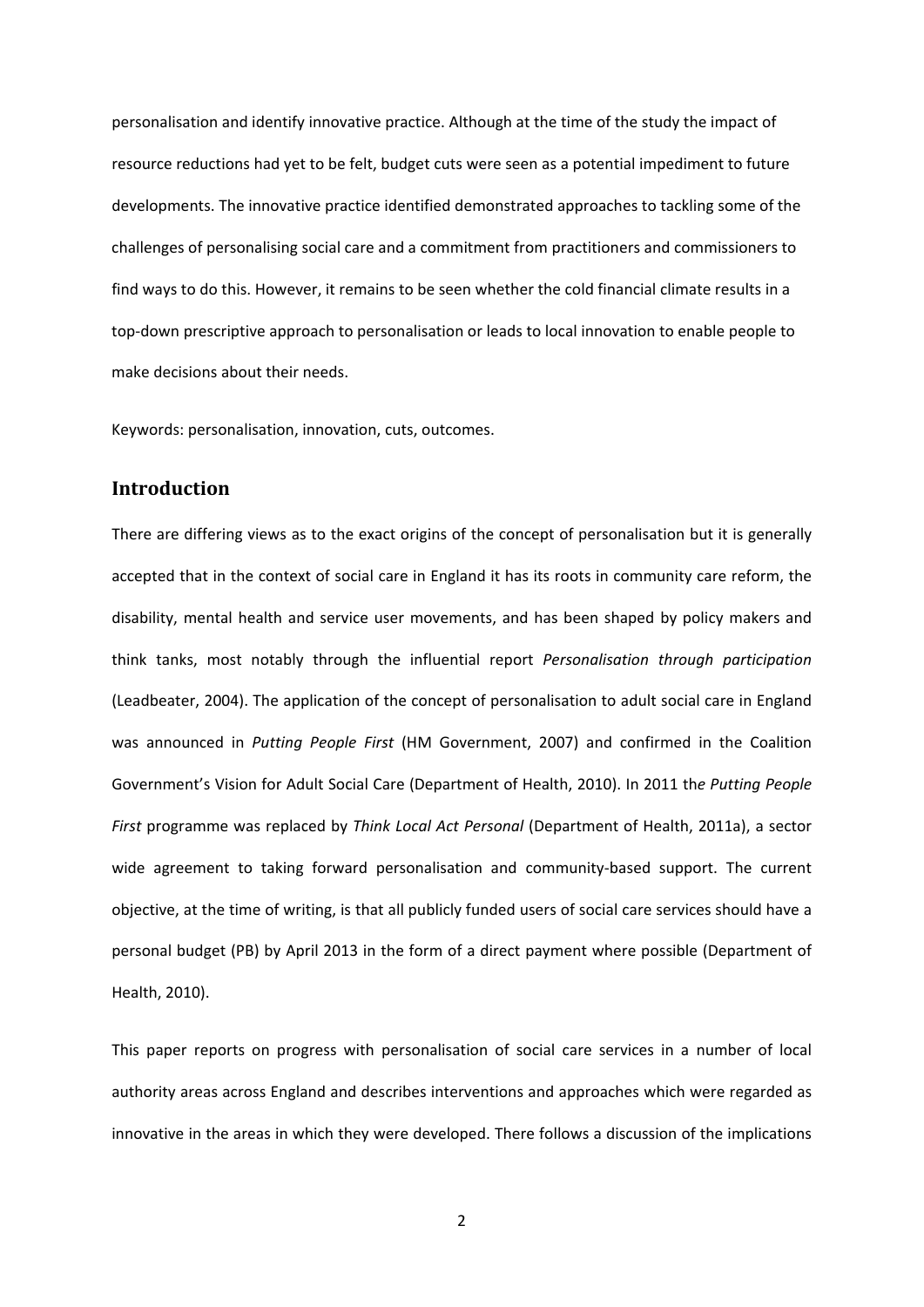of the findings for the implementation of personalisation and the development of innovative solutions in a climate of continuing financial constraints.

There are many drivers for change in adult social care but one of the most significant in the UK and across Western Europe is the personalisation agenda with self-directed support (SDS), PBs and ëchoice and controlí important innovations in social care. In delivering personalisation there is recognition that for 'real' choice there needs to be a range of services for people to choose from that reflect individual needs and aspirations (Leadbeater et al., 2008; Mickel, 2008; NAAPS, 2009). Local authorities and the third sector both have important roles to play and to meet this need the development of new and innovative services is likely to be required (Kastner and Walsh, 2008; Manthorpe et al., 2011).

The public sector spending cuts in the UK have been well documented since the Coalition Government made the Spending Review announcement in 2010 (HM Treasury, 2010). Increasing pressure on adult social care budgets will lead to differing responses from local councils with some taking proactive positive steps to deal with this and others reacting as developments occur. Some local authorities are likely to see the current financial crisis as a spur to faster transformation whilst others will pursue more traditional cost-cutting measures (Duffy, 2010). However, there is still a lack of clarity over the scale of cuts for local authorities and the implications of wider changes taking place such as those within primary care and public health (Smith and Cavill, 2010). Whilst resources are always limited, personalisation does reflect an aspirational agenda that has its roots in a considerably more relaxed financial climate than current prevails.

There has been research conducted into different aspects of personalisation, including the implications for and impact on providers (Patterson, 2010; Baxter *et al.*, 2011), social work practitioners (Lymbery and Postle, 2010; Leece and Leece, 2011) and people in receipt of services and their carers (Wood, 2010; Hatton and Waters, 2011).However, the current evidence base in the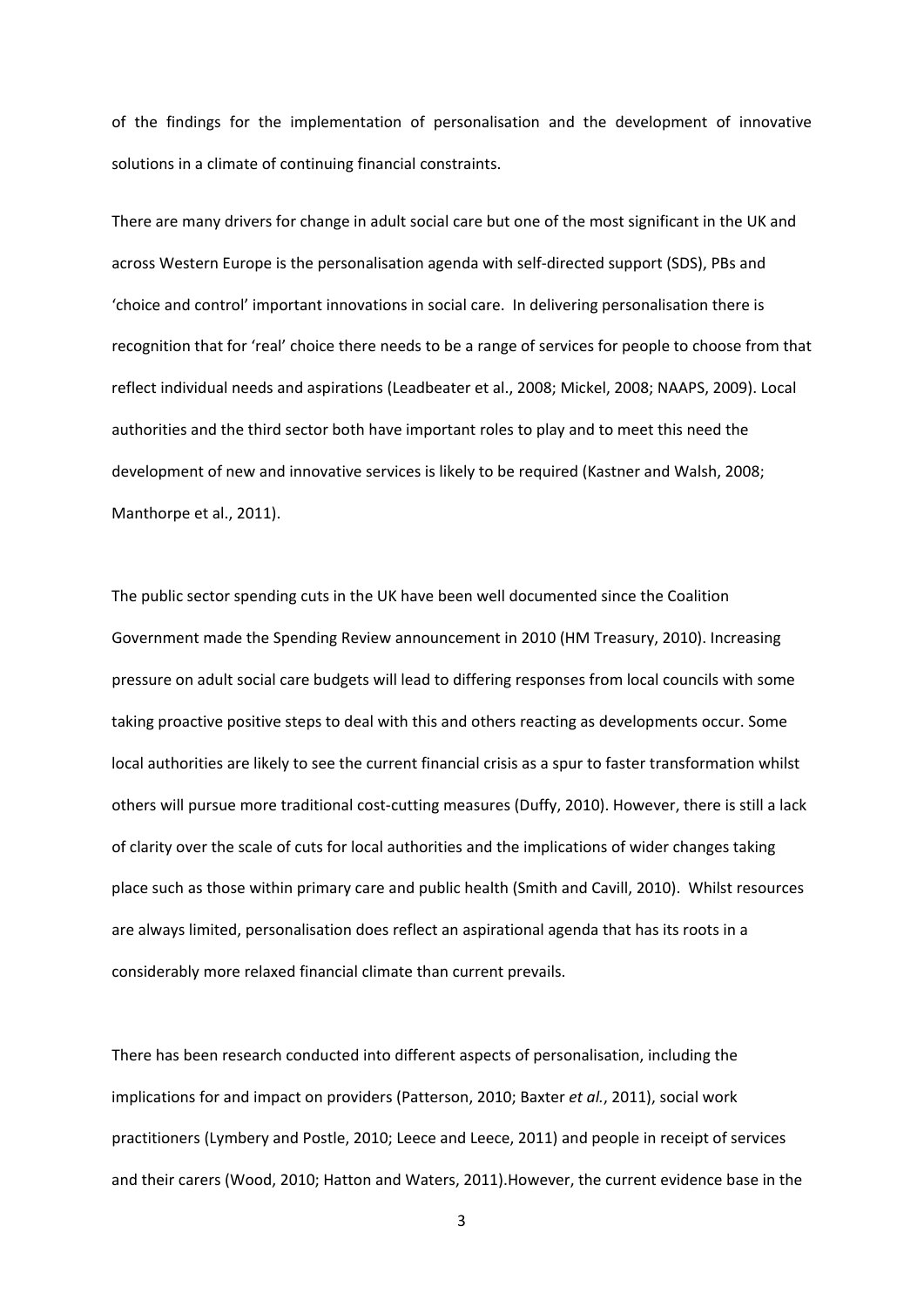area of personalisation of social care services is limited and there is little information available to facilitate councils and providers in commissioning and developing cost-effective options for service users. The aim of the scoping study drawn upon here was to begin to address this and identify areas for future research that could provide the foundation for greater understanding and knowledge in this field.

### **The study**

The findings reported here form part of a wider scoping study conducted over an eighteen month period funded by the National Institute for Health Research School for Social Care Research. The study had ethical approval from the Social Care Research Ethics Committee and support from the Association of Directors of Adult Social Services.

#### **The approach**

There are various definitions of what a 'scoping study' entails but generally this consists of nonsystematic reviews of the literature and other elements such as literature, conceptual and policy mapping. In this case the definition adopted is that of Anderson et al. (2008) to 'contextualise knowledge by identifying what we do know and do not know, and then setting this within policy and practice contextsí. Therefore, aspects were followed up in more depth than would be usual practice in a scoping exercise and this element provides the focus for this article.

The project commenced with some initial scoping work which involved: analysis of the content of support plans collected as part of the Individual Budgets evaluation (Glendinning et al., 2008); a review of the academic and practice literature; and consultations with user-led organisations, policy makers, provider groups and those responsible for practice development. The phase reported on here aimed to follow up on the issues raised during the first phase of the project through a survey of a sample of local authorities in England and some illustrative case studies of a small number of councils.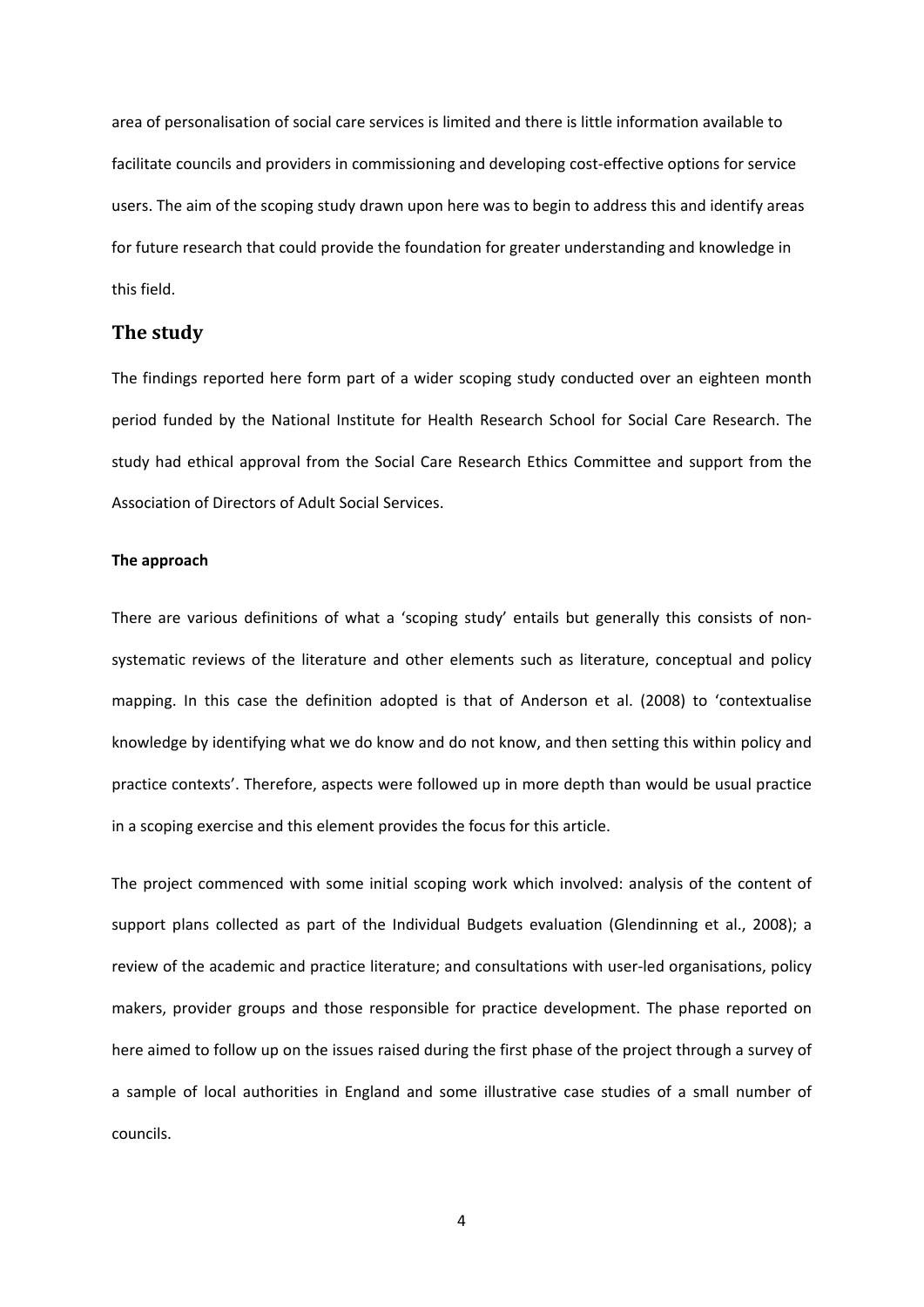#### **Survey of local authorities**

The aim of the survey was to establish a more detailed snapshot of the 'state' of personalisation across England. The intention was to survey individuals with lead responsibility for personalisation within 30 local authorities. Sampling of councils was based on the percentage of clients receiving social care through SDS based on information from the National Indicator Set 2009/2010.These percentages were used to rank councils within their regional groups as low, medium or high in their move towards implementing the personalisation agenda. One council was selected from each group and where contact could not be made with the personalisation lead within the project timeframe or they did not wish to participate, the next in the ranking was approached.

The survey was conducted during April and May 2011 by telephone and covered the following areas: the impact of council spending plans on personalisation; progress with personalisation; the main focus currently; innovative practice; the effect of personalisation on the local care and support market; outcomes for service users; the 'ideal' personalised service; and future research.

The final sample included respondents from 20 local authorities (London and the East Midlands were the only regions not represented) see Table 1.

#### **[Insert Table 1 Description of 20 survey areas]**

#### **Local authority case studies**

All local authorities with social care responsibilities were invited to take part in the scoping project. Nine local authorities expressed an interest, four were selected on the basis of having made the most progress with the personalisation agenda and were involved in activities potentially promising or innovative (one subsequently did not take part due to the project timeframe). Fieldwork took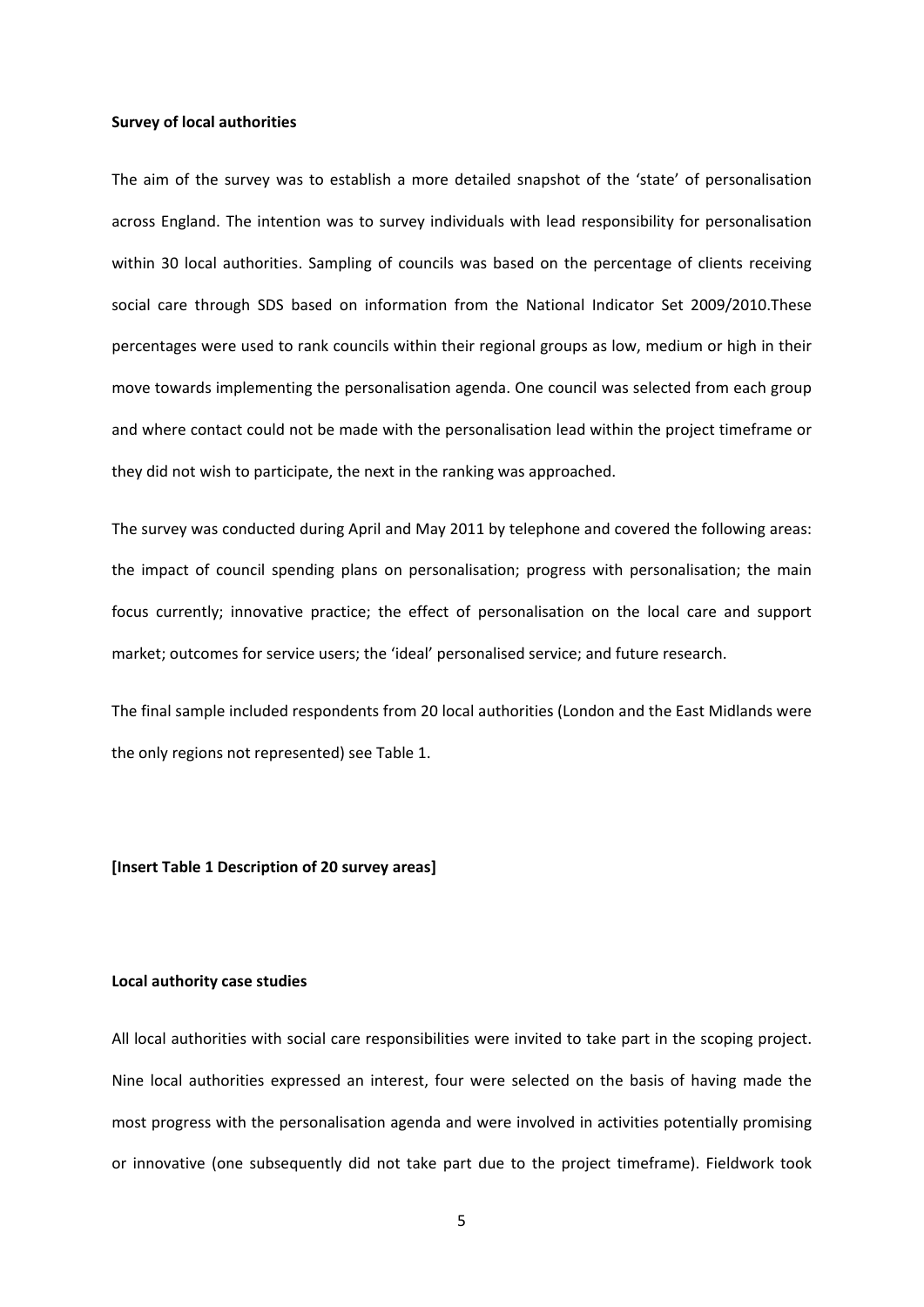place in the three local authority areas between August 2010 and January 2011. The data collection methods used were interviews and focus groups.

The personalisation lead facilitated access to other staff working in each of the three local authority areas, both managers and practitioners. These included care managers and brokers, commissioners and providers of interventions identified as innovative. The interviews were semi-structured and although tailored to particular staff groups generally covered the following: changes to ways of working as a result of personalisation; benefits of personalised services; examples of new services or innovations; types of arrangements with service providers; gaps in provision; services facing reduced demand; cost implications of personalisation; challenges to personalisation; 'good quality' and what does this mean; lessons learned; and future research.

Service users and carers were either interviewed individually or took part in focus groups (this was usually where they were already part of an existing group). Access to the service users and carers was facilitated by local authority contacts or through third sector organisations. The semi-structured interviews and the focus groups covered similar topics such as: previous use of services and support; the experience of setting up a personal budget (if appropriate); impact on quality of life; good and bad experiences of personalisation/personal budgets; and services not available. Table 2 illustrates the different types of participants by local authority area.

#### **[Insert Table 2 Participants by local authority area]**

Twenty three service users participated in the study, eight had a learning disability, six a physical disability, six mental health issues, two were older people and one had a long-term health condition.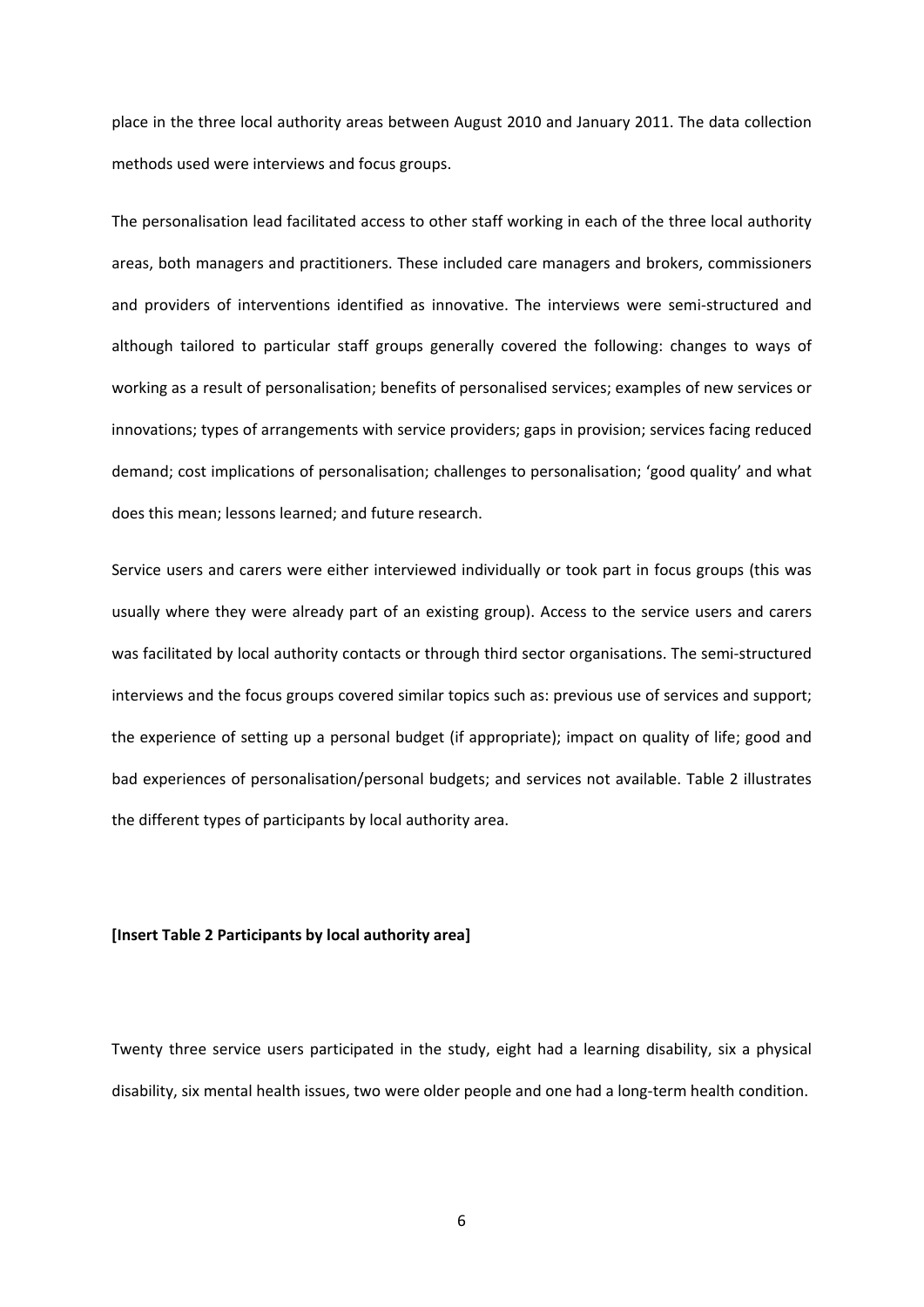#### **Analysis**

Quantitative analysis drew on the responses to the survey with the personalisation lead officers which were transferred to Microsoft Excel. Descriptive statistics were produced for answers to closed questions and responses to open questions charted.

The qualitative analyses drew on data from the semi-structured interviews and focus groups with the local authority staff, providers, service users and carers. The majority of the interviews and focus group discussions were audio recorded, transcribed and anonymised (with permission). The data were analysed using a general inductive approach, a systematic procedure for analysing qualitative data where the analysis is guided by specific research objectives (Thomas, 2006). NVivo specialist software was used to support the analysis. The procedure for assessing the trustworthiness of the data analysis was through credibility or stakeholder checks with research participants and other people with a specific interest in the research. Interpretations and conclusions were also verified by returning to the transcripts and on-going discussions within the research team.

## **Findings**

This section describes the survey findings followed by the description of the local authority case studies.

#### **Survey of local authorities**

#### *Impact of the current financial situation*

The majority of local authority representatives (15) felt that it was too early to assess the impact of council spending plans on the implementation of personalisation. The changes reported as a response to a reduction in resources were mainly to do with providing services differently with a focus on efficiency savings. This involved reducing back-office functions with self-assessment and online services or moving away from block providers. Eight local authorities mentioned that budget cuts had changed the focus to prevention and reablement so that people ëdidnít end up at their door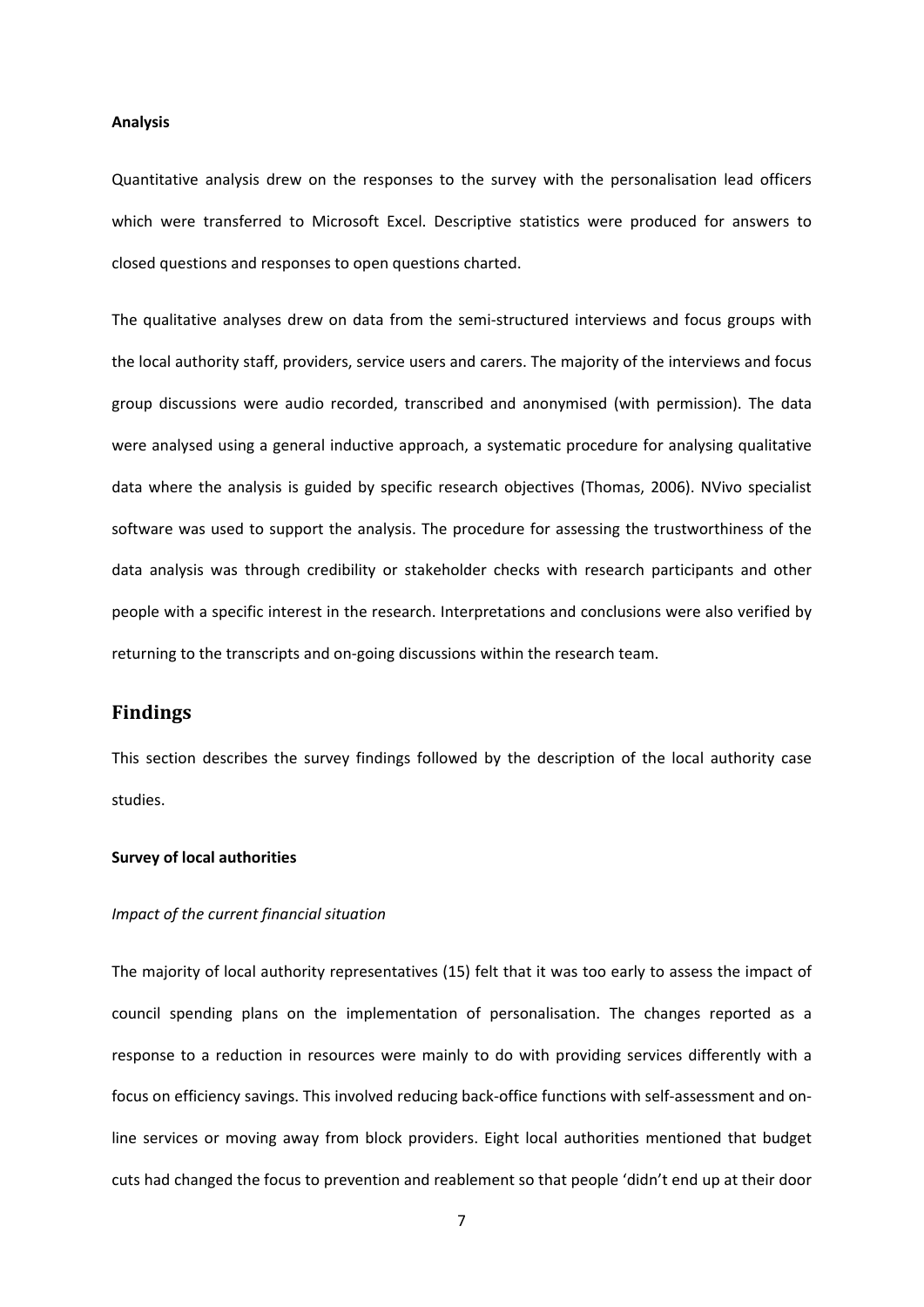in the first place' and onto looking at need rather than client group. Seven respondents felt that the current financial climate had led to resistance from some staff and clients as personalisation was seen as not about choice and control but a response to budget cuts, a cost-cutting exercise. The majority of the councils (18) had already been working within a framework of critical and substantial needs criteria and indicated that there would be further 'tightening up', more consistency and more scrutiny in assessing individual need.

#### *Progress with personalisation*

Half of the local authorities surveyed said they had reached the milestone of 30 per cent of eligible service users having a personal budget by April 2010. Most local authorities (17) felt that the Vision for Adult Social Care aim that everyone eligible for on-going care and support should have a personal budget by April 2013 was realistic. Personal budgets tended to be introduced for all new eligible clients and at reviews for existing clients, and so it was likely that all reviews would have taken place by this point. However, three respondents did indicate that this would depend on whether this would include direct payments and budgets still managed by the local authority.

#### *Exciting or innovative developments*

Local authorities were asked whether there was any exciting or innovative work going on in their area. On the whole they struggled to do this but some of the developments identified were:

- An online resource directory which captured gaps in service provision based on searches conducted.
- A programme which supported people who use direct payments to employ their own personal assistants (PAs).
- Bringing together domiciliary care with housing-related and low-level support in client's own homes, with an emphasis on delivering preventative services.
- Development of an online matching service, matching PA skills, training and interests with service users with a particular need.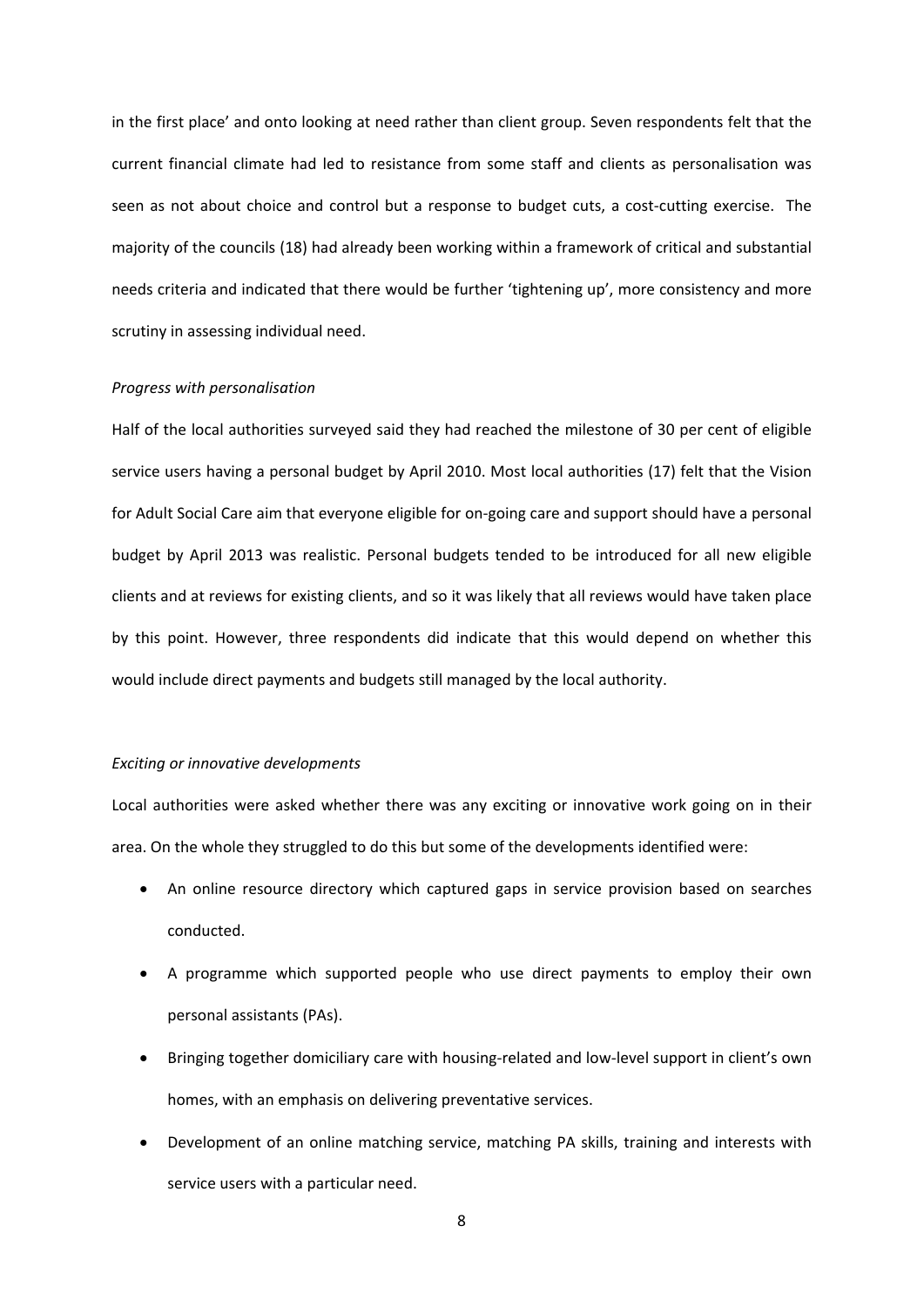- Requiring assistive technology to be part of every assessment.
- Funding voluntary organisations to work directly with clients to develop their support plans and develop capacity and knowledge within their organisation.
- Online services for self-assessment, signposting and managing accounts.

#### *Local care and support market*

Five of the local authority representatives surveyed were aware of services facing reduced demand, mainly day centres. It was suggested that this was because they did not offer a personalised service or that individuals would rather use mainstream services. Nine respondents indicated that reduced demand for services had not occurred in their area and a further six did not know. Similarly, five of those surveyed were aware of services having been decommissioned, again mainly day centres. Only two indicated that there were challenges associated with this, that some people still wanted to use existing services and were wary of change. Five respondents did not know if there were any gaps between services available and what people wanted to buy with their personal budget. The majority indicated at least one potential area, the most common being lack of suitable daytime activities.

#### *Use of outcomes*

In order to explore the impact of personalisation on outcomes for service users, the domains of social care related quality of life used in the Adult Social Care Outcome Toolkit (Netten et al., 2010) guided questions. Local authority representatives were asked which areas of outcome for people who use their services were most challenging to achieve. Only half of respondents could answer this question and mentioned support getting into employment, aspirational outcomes, social inclusion and personal sexual needs. About half of those questioned did not mention specific areas of outcome but highlighted particular issues they were having with the use of outcomes. These were problems of definition and measurement, a focus on need and eligibility rather than outcomes and the subjective nature of individual outcomes.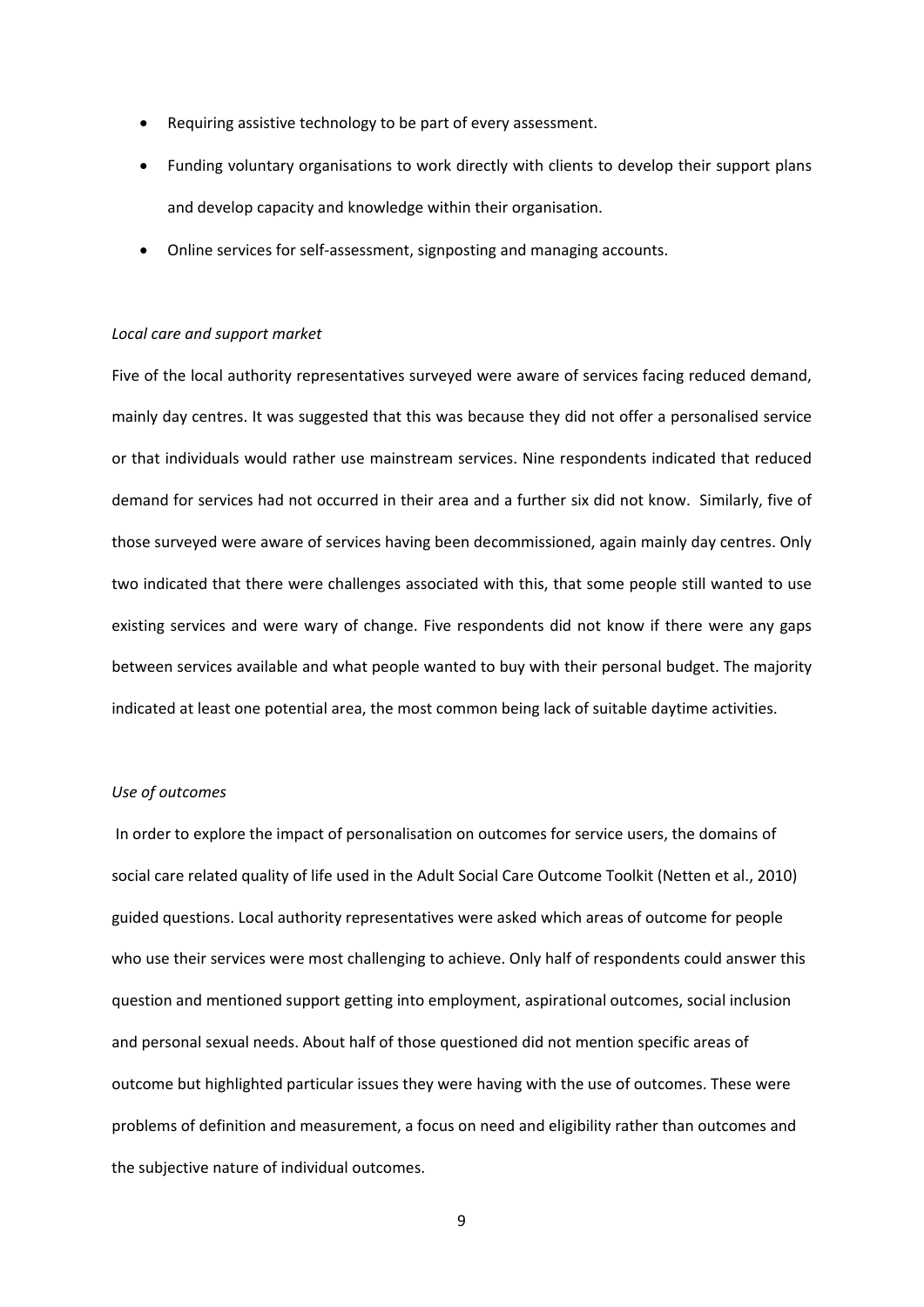The areas that the council representatives perceived needs were being met were ëoccupying time in a meaningful way' (keeping fit, employment) and 'being personally clean and comfortable'. Sixteen of the 20 individuals surveyed felt that their local authority had improved in their ability to meet individual needs and goals since the introduction of personal budgets and personalised services. Although most indicated that evidence for this was largely anecdotal they were aware of some ëgreat personal success storiesí. There was no systematic measuring of performance of services within the majority of the local authorities surveyed. Progress was generally measured by one or more of the following: feedback from service users; feedback from staff; individual review; ad hoc surveys; and collating complaints and compliments.

#### *Personalisation successes and challenges*

The local authorities surveyed were asked what the biggest success so far had been in the move to personalised services, responses included renewed partnerships, culture shifts and engagement with service users. The biggest challenge local authorities were facing in the move to personalised services was related to culture change, amongst frontline staff, providers and across the council. This was illustrated by examples of resistance from some staff to personalisation, the change required in how customers are viewed and the difficulties in running a care management system alongside a personalised system. This was followed by budget cuts where there was a suggestion that although the impact of this was not being felt at the time of the study, savings implemented over the next four years would inevitably result in cuts to frontline services and impact on the financial health of providers.

#### **Local authority case studies ñ delivering the personalisation agenda**

The three local authority case studies are described including a brief description of the council, overall progress with the personalisation of services, challenges, gaps in services and followed by innovation examples where appropriate.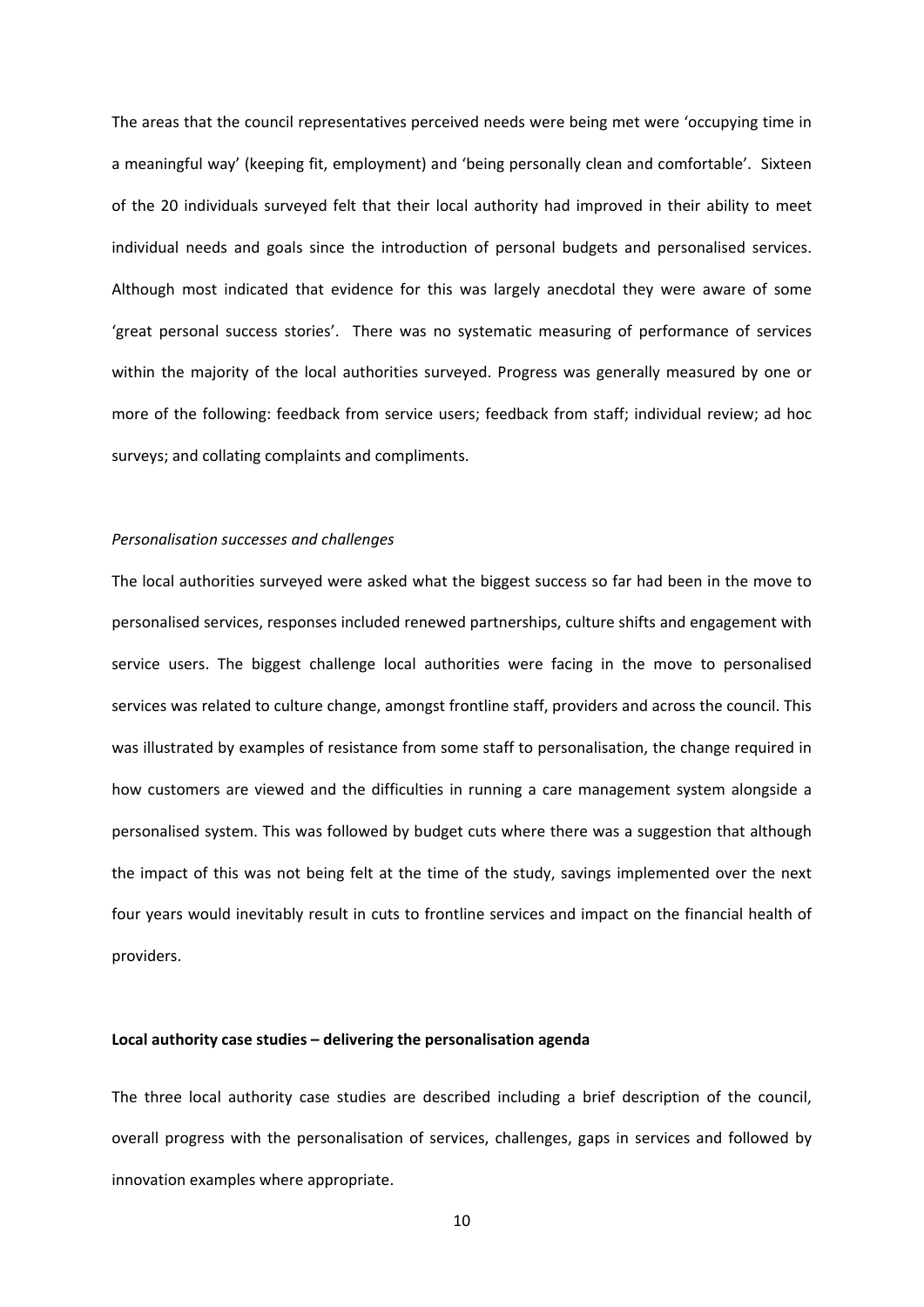#### *Local Authority 1 (LA1)*

LA1 is a northern metropolitan borough council. The council had been involved in a range of activities in the move to the personalisation of services and offered a range of models of individualised support and unique methods of peer support.

LA1 had developed virtual budgets, piloted approaches for different user groups, and was moving towards managed accounts for people who did not want a personal budget as a direct payment. They were currently developing outcomes-based reviews to assess the impact of personal budgets. There had been changes to day services and a lot of work had taken place with providers around ëmeaningful activitiesí According to staff the main challenges were achieving a cultural shift and integrated working across health and social care, appropriate services were often available but not always in the local area and there was a lack of PAs who wanted to work for one person in the long term.

#### *Innovation Fund*

The local authority wanted to develop and stimulate different types of services, in order to have real diversity for PB holders. LA1 developed an innovation fund model where 15 small-scale services were set up. Age UK were awarded funding for a Silver Surfers project where volunteers went out and supported people who could not get to IT classes to use the internet. This was a low investment project that enabled older people to do their own shopping, contact family who lived far away and so on. Internal evaluation of the fund was very positive and this approach was now being extended to other areas, for example mental health, stroke, learning disabilities and with faith groups.

#### *Mental health service user personal budget pilot*

One-off PBs were piloted with people with mental health problems to help deal with capacity and risk issues. The pilot gave each person a one-off budget of £300 and there were 150 people were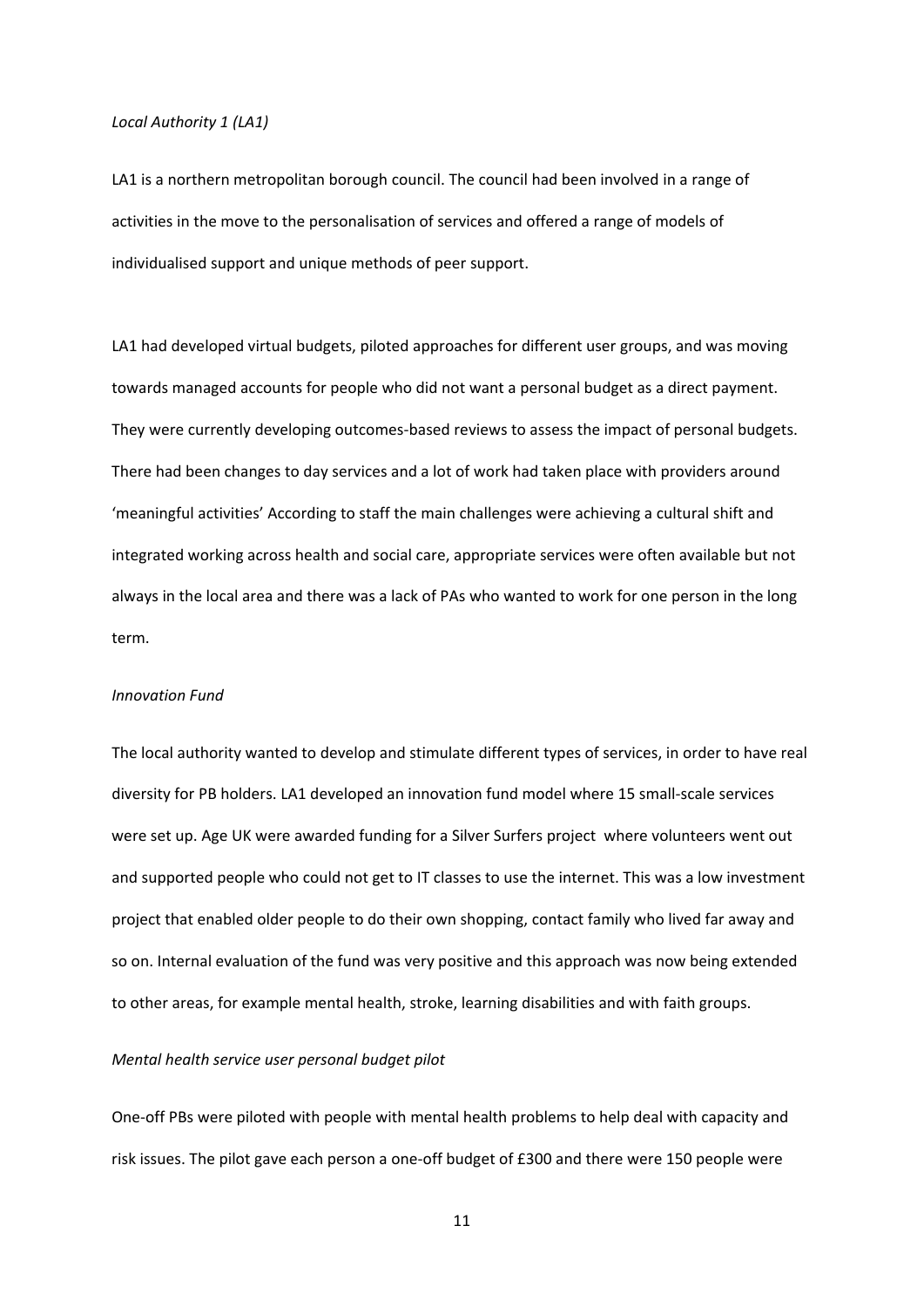involved in total. It was run as a partnership between the local authority and a social enterprise that supported people who may have been experiencing emotional or psychological distress (who acted as the broker). Anyone who had a care coordinator in the last five years could apply and people selfreferred or were referred through a mental health practitioner. Once it was agreed they were eligible the broker discussed with the individual how they would spend the money. Individuals were also helped to think through how they would demonstrate the money was 'working'. The scheme measured outcomes for the pilot by using the Warwick-Edinburgh scale of well-being.

People used the PB to purchase amongst other things, a shower, piano lessons, fishing rods, a laptop, complementary therapy, holidays, a college training course and a camera. One service user spent the PB on a family holiday, which helped to rekindle the relationship with her children and helped her gain confidence to go back to work as a teacher. Another example was someone who had a history of multiple Accident and Emergency and General Practitioner visits who spent the money on alternative therapies which coincided with a 'really drastic reduction' in attendance at other services.

This was a very broad, preventative approach and one of the most successful pilots in terms of reported outcomes for individuals. The overall view was that the PB could act as a 'seed' or catalyst with the potential for the effects to be far-reaching. However, it was recognised that other support might also be in place for the person and that the one-off PB could not deal with all their problems.

#### *Family home based day care scheme*

A small 'alternative' day care scheme based in the manager's family home was provided with funding to expand the service. Clients were mainly older people and people with learning disabilities with a small number of people with mental health issues. Referrals came from social services, the primary care trust and memory clinics. Clients were picked up from their homes each day and over breakfast together at the house they decided what they wanted to do during the day.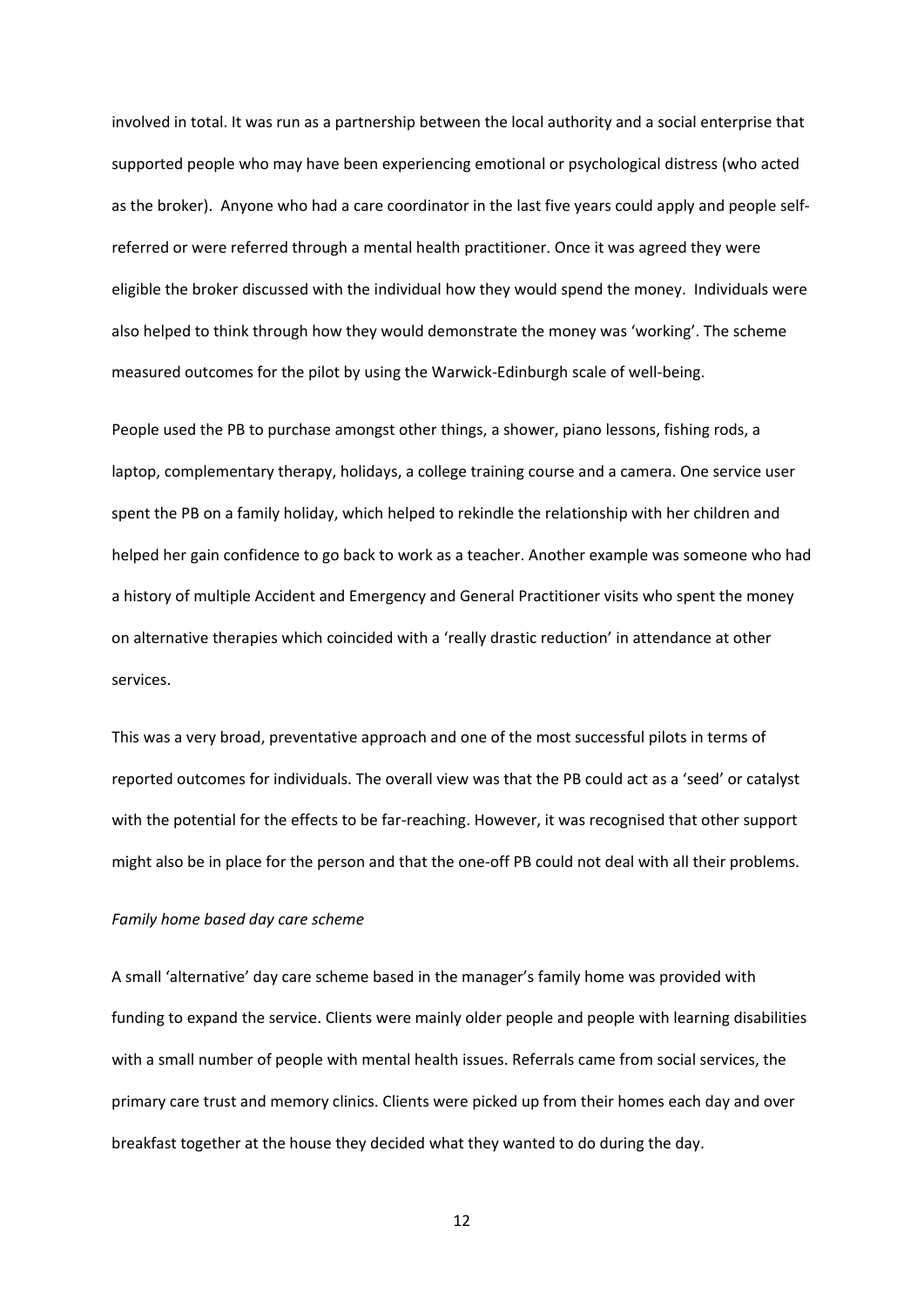The day care scheme encountered initial resistance and a lack of collaboration from other organisations. The initial and continuing support from commissioners was important in getting the scheme up and running. There was a perception that the scheme was de-stigmatising as it was available to all client groups and allowed individuals access to mainstream activities. The main benefits were seen as service users having choice over what to do each day and the encouragement to develop independent living skills. The home environment seemed to be a key feature as well as the choice and variety of activities that service users could take part in. Participants described a range of activities, as well as leisure and social activities and exercise, they learnt household and independent living skills such as washing up, doing the laundry, preparing food and internet skills. They were also supported to access voluntary and employment opportunities.

#### *Local Authority 2 (LA2)*

LA2 is a south eastern shire council and support brokerage was a major feature of personalisation for the council. They had eight external brokerage providers, an internal brokerage team and a tender underway for block brokerage contracts. When the market had matured, they planned to issue brokerage vouchers to give service users more choice. There was an intensive support programme for carers of people with dementia which offered a range of services so that people could choose what suited their needs best. Learning disability commissioners were also reviewing a wide range of block contracts and moving towards framework agreements which would give service users more choice about where they lived and who they lived with.

Staff saw one of the main challenges as the fact that new markets had been slow to develop*.* The numbers of people receiving personal budgets were relatively low, the level of funding per person was limited and care managers and older people had been fairly conservative in their aspirations. In addition, it had been difficult to reformulate re-commissioning strategies because changing patterns of demand had not been sufficiently strong to justify ending most existing contracts. Day time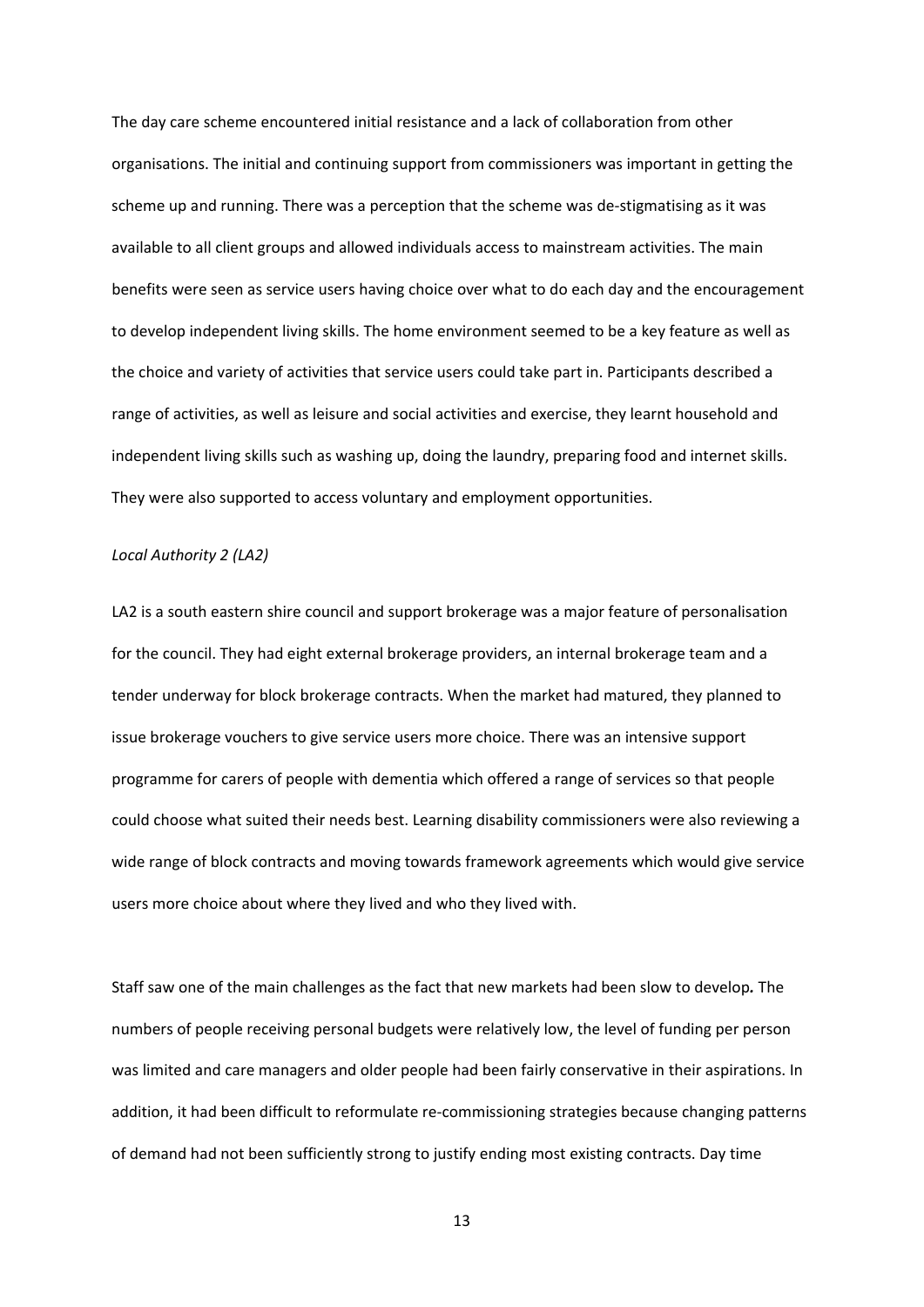activities were the area in which it had been hardest to meet needs, people wanted to use 'normal' services and facilities but getting them to the service/facility locations had been an issue. This linked to the lack of available PAs and the reported reluctance of agencies to support people to do something that had an element of risk.

#### *Support with Confidence scheme*

LA2 realised that many of the services people wanted to purchase were not registered anywhere so the council started a Support with Confidence scheme. The initial focus was on registering PAs. The scheme dealt with checks, references and training, free to the PA. All the registered PAs were listed on the council website where service users, brokers or care managers could see their details. The council believed that this had widened out the market considerably because people who traditionally bought their services from care agencies were now employing PAs themselves. The Support with Confidence model has been adopted by a number of other local authorities but is licensed to LA2.

#### *Individual Service Funds for nursing home residents*

A group of nursing home staff attended social inclusion training provided by the National Development Team for inclusion (NDTi) and the local authority put them in touch with a broker from Age UK who provided services for free. Six residents were selected initially and the broker discussed with them and their relatives what activities they had enjoyed doing in the past. Care staff also fed in any information they had picked up during their day to day interactions with the residents.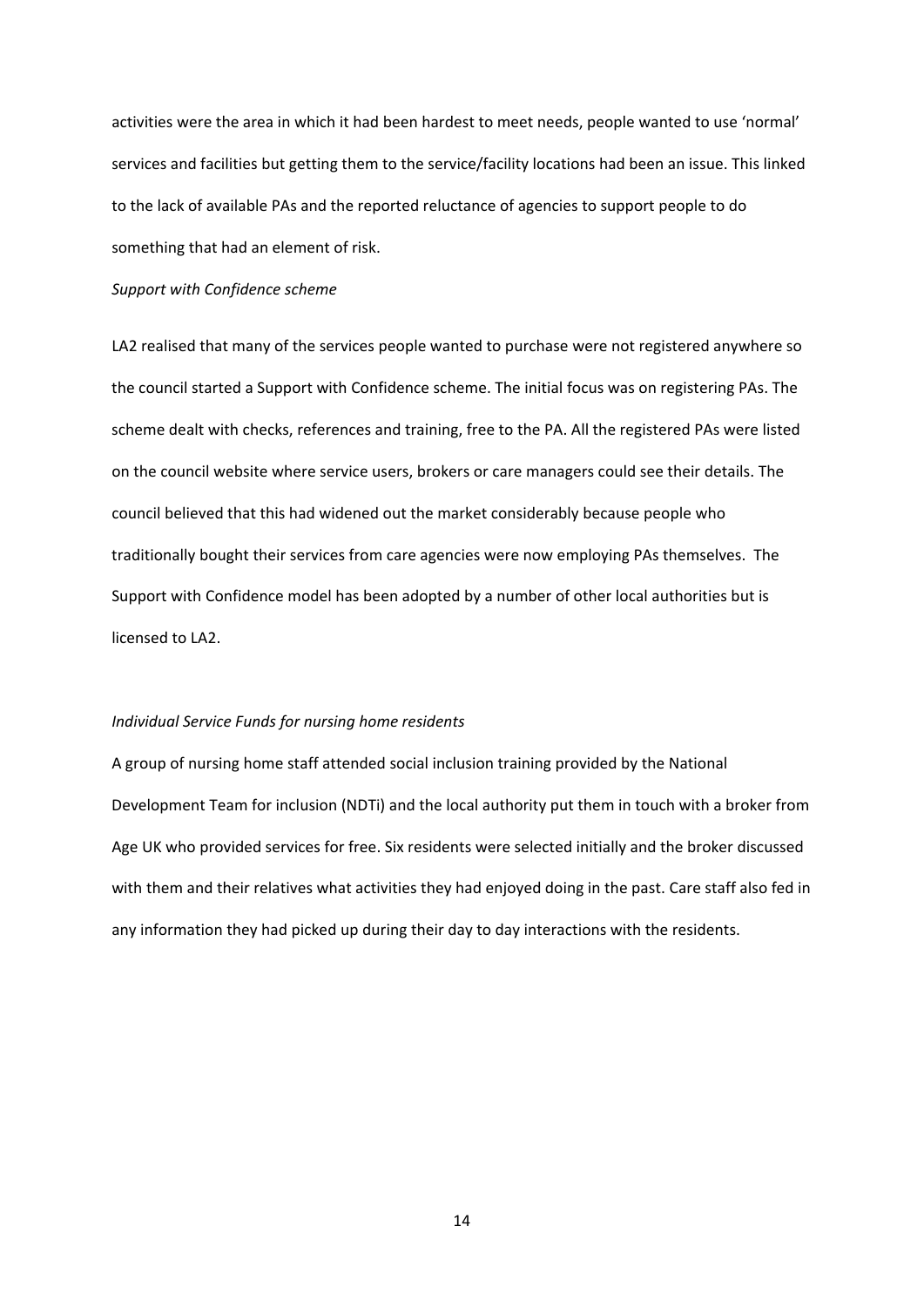The broker explored whether the activities enjoyed by the resident were available in the local area and gathered all the information about cost, opening times and access. Activity staff from the nursing home visited each location taking into consideration the needs of each of the residents. The approach was being extended to a larger number of residents as the original group were reported to display fewer behavioural problems. Staff felt there was better integration with the local community and relatives were extremely satisfied. Initial input from the broker was a key factor as the staff did not have the time required to research all the local resources. It was necessary to be creative and to take calculated risks, starting small was also seen as part of its success building up to larger numbers.

#### *Userどrun sports and social group for people recovering from mental health problems*

A group was set up that supported people to build communication skills, help prevent social isolation and reduce social anxiety by providing a 'stepping-stone' from formal mental health services back into the community. A day centre ran a sports group and when the centre closed the manager encouraged group members to continue it themselves. . Direct payments were used to fund the group activities.

The perceived benefits of the group were that it was based on the interests of group members, members were friends not clients so there was a very different power relationship than between professional and patient. It could also be flexible as it was not tied to staff working hours. Participants felt that it enabled the sharing of coping strategies and seeing other members who were a few more steps further towards recovery made their own seem possible. The group met socially, giving them something to talk about other than mental health issues which could feel like the sole identity of the sufferer.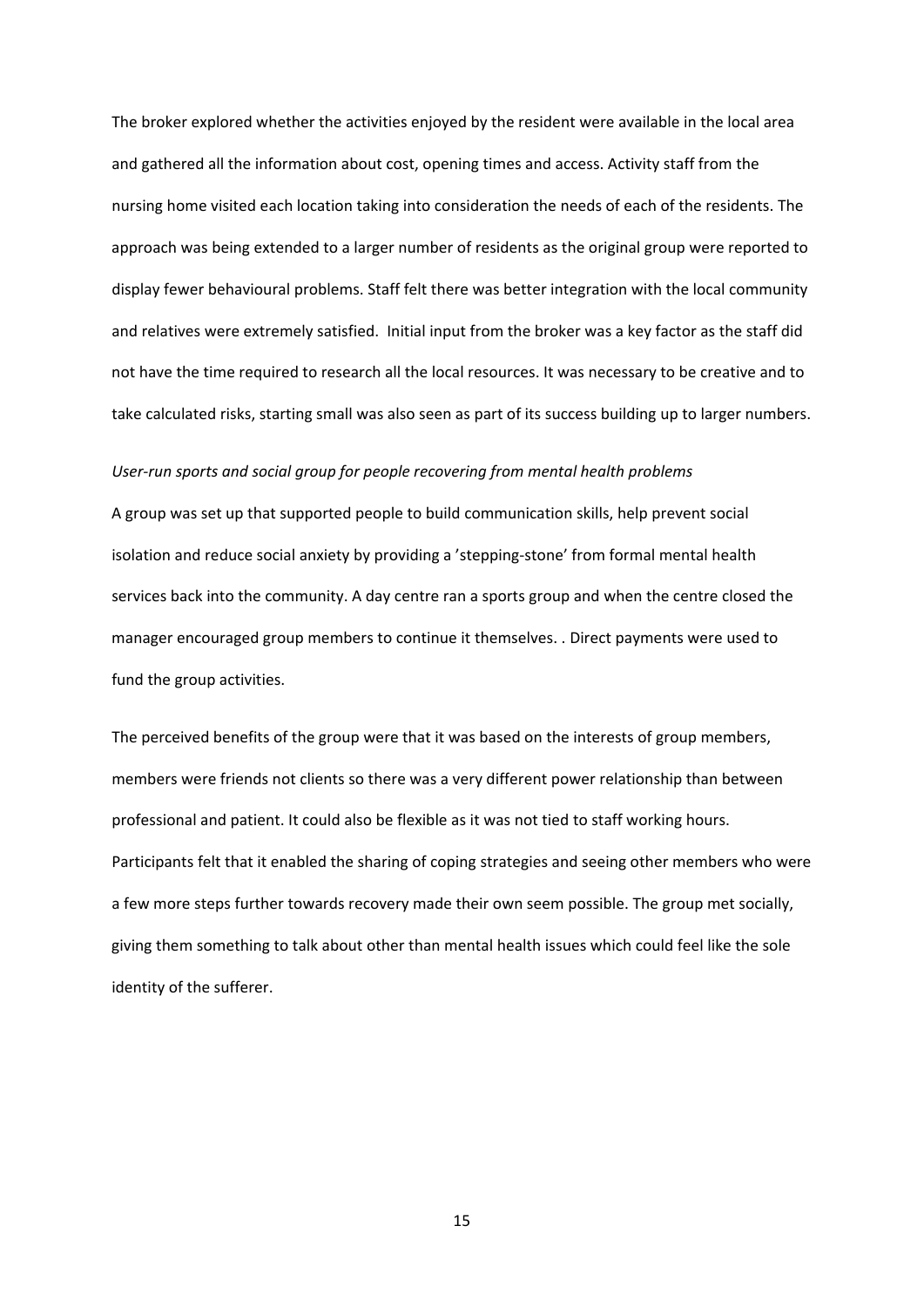#### *Local Authority 3 (LA3)*

LA3 is a northern city council with an ambitious programme of transformation, including the development of new models of service delivery, realigning existing services, and decommissioning services which did not demonstrate positive outcomes. An online directory had been developed which provided information about the range of services and support available from providers across the city. The local Centre for Independent Living was being developed into a user-led organisation to provide independent brokerage for budget holders. A peer support group for direct payments and personal budgets had been established. This group ran a user-controlled website which provided information and a discussion forum. Commissioning teams were developing more flexible arrangements with service providers and the number of buildings-based services for older people and those with learning disabilities was being reduced.

Staff felt there were challenges including financial sustainability, achieving service transformation and staff resources available. At the time of the study LA3 did not know where the gaps in provision were as they were not sure what demand there would be for which types of services. LA3 felt it was at an early stage in delivering the personalisation agenda and their PB pilot was small so they could not extrapolate from this. There was a view from some staff that day time activities and supported employment opportunities would be a gap in service provision.

#### **Discussion and conclusion**

There are limitations to the evidence drawn on here. The survey sample was a self-selected group and their role as 'personalisation leads' may have influenced the views expressed. The necessity to rely on 'gatekeepers' within each case study area may have influenced the staff and services researchers were directed to, and therefore the overall views reflected. The service users who participated tended to be younger and at the more able end of the spectrum of social care users. The project was a scoping study and therefore the innovations highlighted are merely described,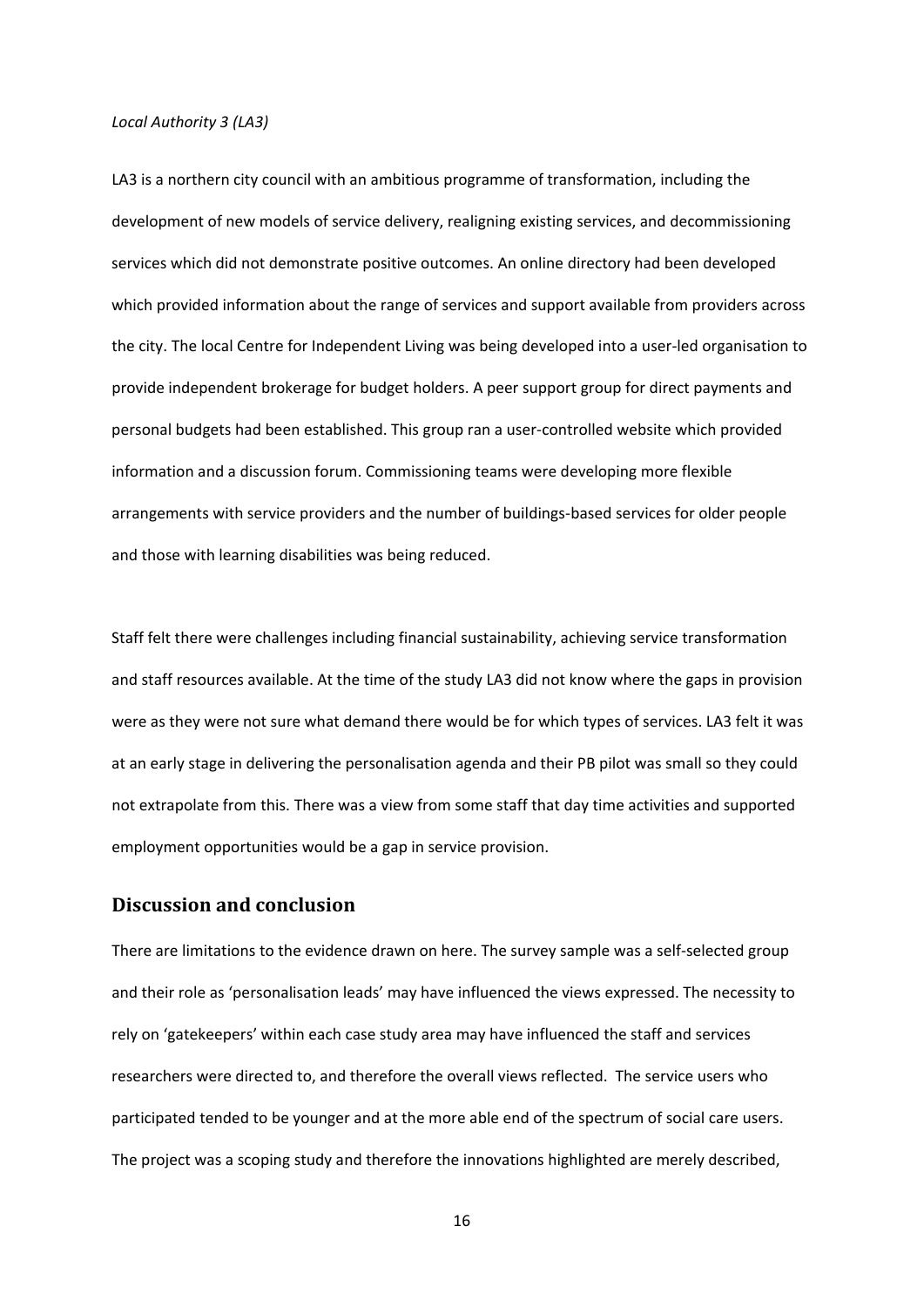evaluation was beyond the remit of the project. Despite these limitations, there are some useful messages and implications for social work practice.

#### *Impact of the current financial situation*

 The survey of local authorities was conducted only a year after the planned acceleration in the reduction of the structural deficit, which may explain why respondents felt it was too soon to assess the impact of council spending plans on the implementation of personalisation. The results of the survey indicated that savings so far had primarily been sought from streamlining administrative processes and rationalising 'back-office' functions. It was not clear at the time of the study whether cuts would be confined to non-front line services or whether this would go further, but there was an expectation that this was likely to happen in the future and there are early indications from elsewhere that this might be the case (Care and Support Alliance, 2011; Liquid Personnel, 2011; Dunning 2011). Some local authorities highlighted that austerity measures had changed the focus to prevention and reablement but this was at the same time as working within a framework of critical and substantial needs criteria which was likely to tighten further. There is some evidence to suggest that adopting this approach to eligibility negates a focus on prevention and early intervention (Lymbery, 2012).

Personalisation as a 'way of thinking about services' was generally seen to have broad support. This has been reported elsewhere, with personalisation believed to be universally accepted as a 'good thing' (Ferguson, 2007). However, its image does seem to have suffered amongst some staff and service users as a result of implementation at a time of financial constraint. There was a sense from some study participants that personalisation was seen as a cost-cutting exercise and a response to budget cuts rather than about the promotion of choice and control. Needham (2011) found a similar view that the popularity of personalisation as a policy approach was seen as being used to justify cutting budgets and Beresford (2009) suggests that this scepticism could have some basis in that without adequate funding personalisation could lead to 'cuts by stealth'.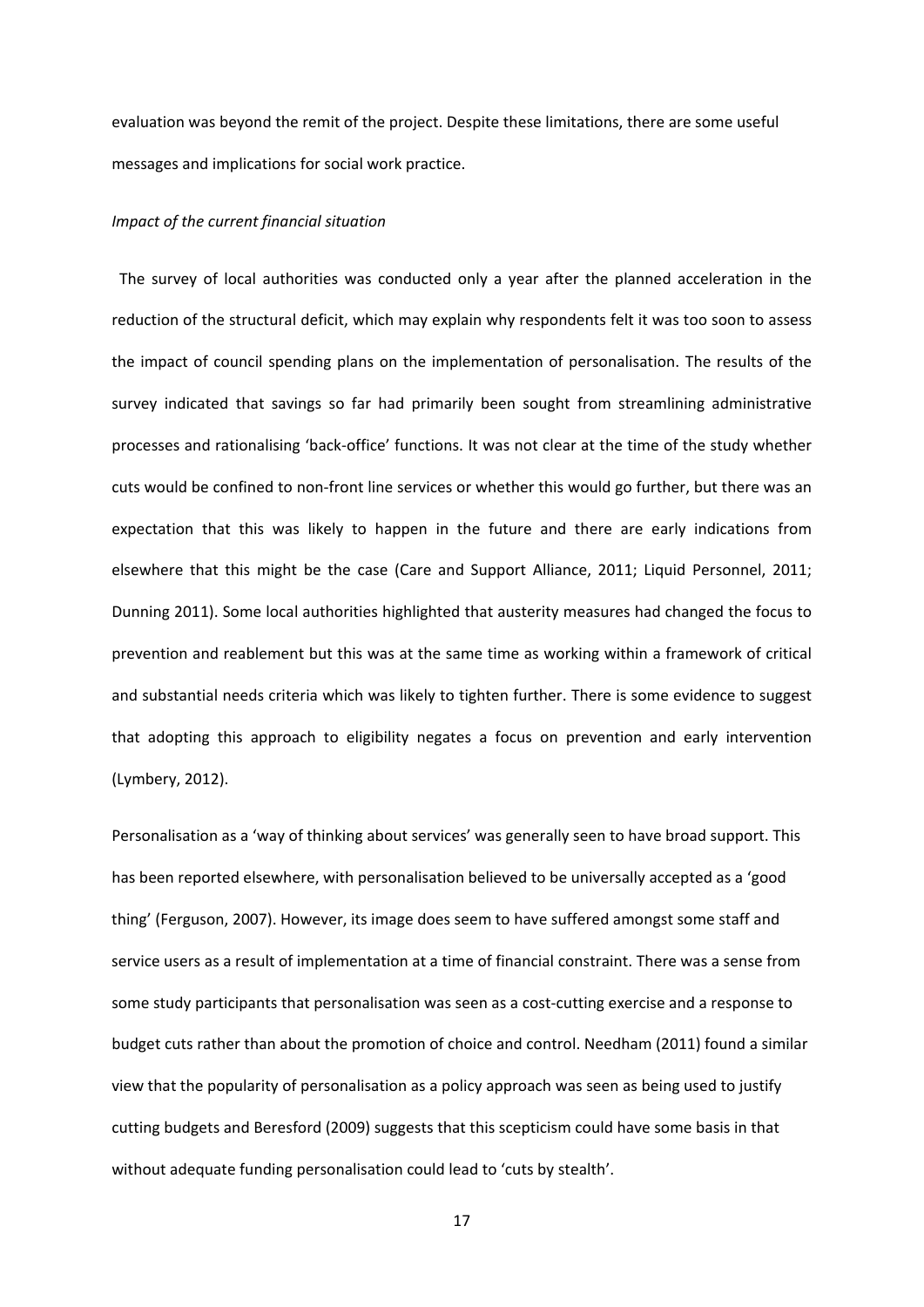#### *Progress with personalisation*

Throughout the project, staff in the local authority areas reported that it still felt like 'early days' in assessing the impact of the personalisation agenda on services provided by adult social care departments, and therefore on providers, practitioners, service users and carers. This was despite the fact it had been three to four years since the publication of *Putting People First*. Differing levels of progress across the country have been reported elsewhere (Smith and cavil, 2010; ADASS, 2011b) as implementation requires major change from providers and local authorities, with the scale and complexity depending on the circumstances of the organisations and where they are starting from.

There was a difference in the perceived progress with personalisation as a way of working and the introduction of PBs, which is one key element in the move to personalise services. The local authorities in this study did believe that everyone eligible in their area would have a personal budget by April 2013. However, this would suggest that the number or proportion of service users in receipt of a PB does not necessarily reflect wider progress with personalisation. The number of PBs alone also does not indicate whether this led to increased choice and control and improved the quality of life for service users and their carers.

#### *Outcomes*

Even though through *Putting People First* local systems were meant to be co-designed and implemented for assessing outcomes for users for personalisation, prevention and early intervention to promote improved quality in services (SCIE, 2010) this was not evident from participants in this study. Again, this may have reflected slow progress with the personalisation agenda at the time of the study but it did also appear to be linked to the case management process of goal setting and annual review. This process led to a perception that service user aspirations were so individual and subjective in nature they did not lend themselves to measurement or progress towards these was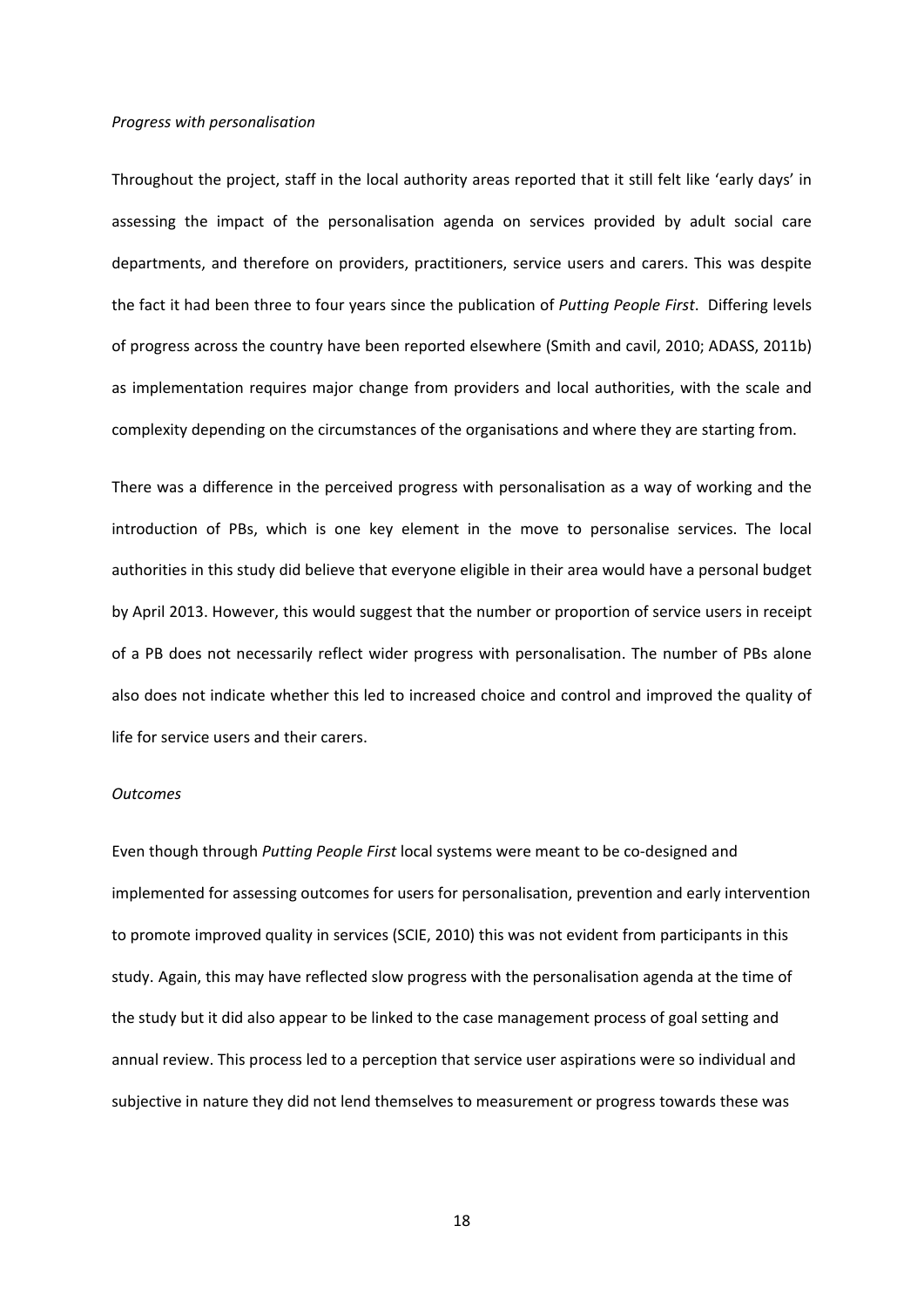hard to define. It would suggest that work with local authorities on understanding outcomes still needs to be done.

It is important that councils are able to identify and support services and approaches that 'work' particularly in a time of restricted budgets. There was limited measurement of the performance of services, 'success' was measured through personal stories and gathering feedback from staff and service users with very little emphasis on capturing evidence of change as a result of interventions or approaches. It could be argued that the purpose of the vast majority of social care activities is to maintain or improve well-being and that there is a link between achieving the goals, aspirations and priorities identified by service users and their quality of life. There are measures such as ASCOT which measure social care related quality of life (SCRQoL) valued by the people who use services (Netten et al., 2010) which could be useful for this.

The local authorities found it difficult to pinpoint successes in the move to personalised services at the time of the study. The main successes highlighted were concerned with ways of working whether this was building relationships with other organisations, changing practices internally or active engagement with service users. However, these ways of working were also seen as the main barriers and culture change was identified as a particular barrier. Beresford (2009) identified that major policy reform almost invariably requires change in attitudes, values and culture and so this is not surprising. The uncertainty over the role social workers should play in the personalisation of social care services (Lymbery, 2012) could also have played a part in this.

Other factors seen to impede progress were future budget cuts and issues with integrated working across health and social care. Whilst Leadbeater et al. (2008) have suggested that personalisation might enable budgets to stretch further Glasby (2011) believes that the money saved would be unlikely to compensate for the extent of the cuts required. The likely savings have been found to vary with service user groups, those with learning disabilities the most potential, older adults the least and the IB evaluation (Netten et al., 2012; Glendinning et al., 2008) found that outcomes for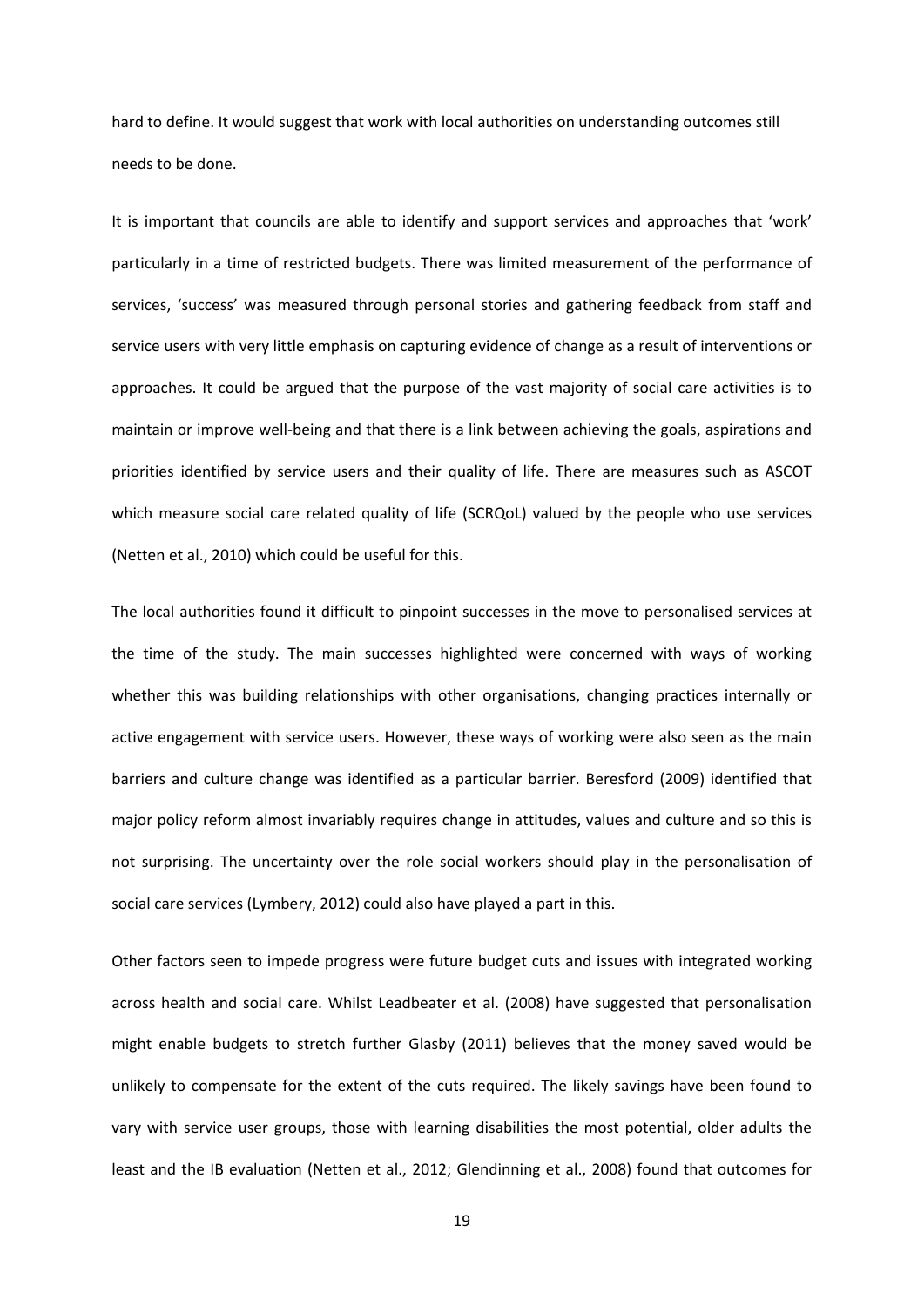service users depended on the level of expenditure, whether they had an IB or not. The international literature has suggested that central government has a role to play in addressing some of these barriers, for example in addressing adult social care funding issues and the alignment of funding streams across health and social care (Carr and Robbins, 2009).

#### *Innovation examples*

The examples of innovative practice highlighted through the study all have in common that they were introduced successfully and both service providers and service users felt that the approaches chosen and results achieved benefited the users. During the review of these examples it was not possible in every instance to provide a comprehensive set of reasons for why the innovation was seen as successful. It is clear that these assessments were subject to interpretation and subjective view and thus far there had been a lack of in-depth analysis particularly around value for money, outcomes and impact. Nevertheless, it is possible to draw some general conclusions and lessons as to why they were seen as successful.

The innovative practice highlighted did not take place in isolation but was part of a wider redesign of systems and processes within the local authorities. Strong leadership and support were viewed as key to their success particularly where there was initial resistance from within or outside the organisation. Some, usually small-scale, funding was needed to set up new services or develop existing provision. Cultural change amongst staff was required for actively involving service users which was an important element in the majority of the examples highlighted. Flexibility was the word associated most often with the services as this was seen as key to successful design and delivery of choice for service users.

Creativity and the taking of calculated risks needs to be supported, , the types of innovation described required investment from the councils, both in terms of staff time and seed funding.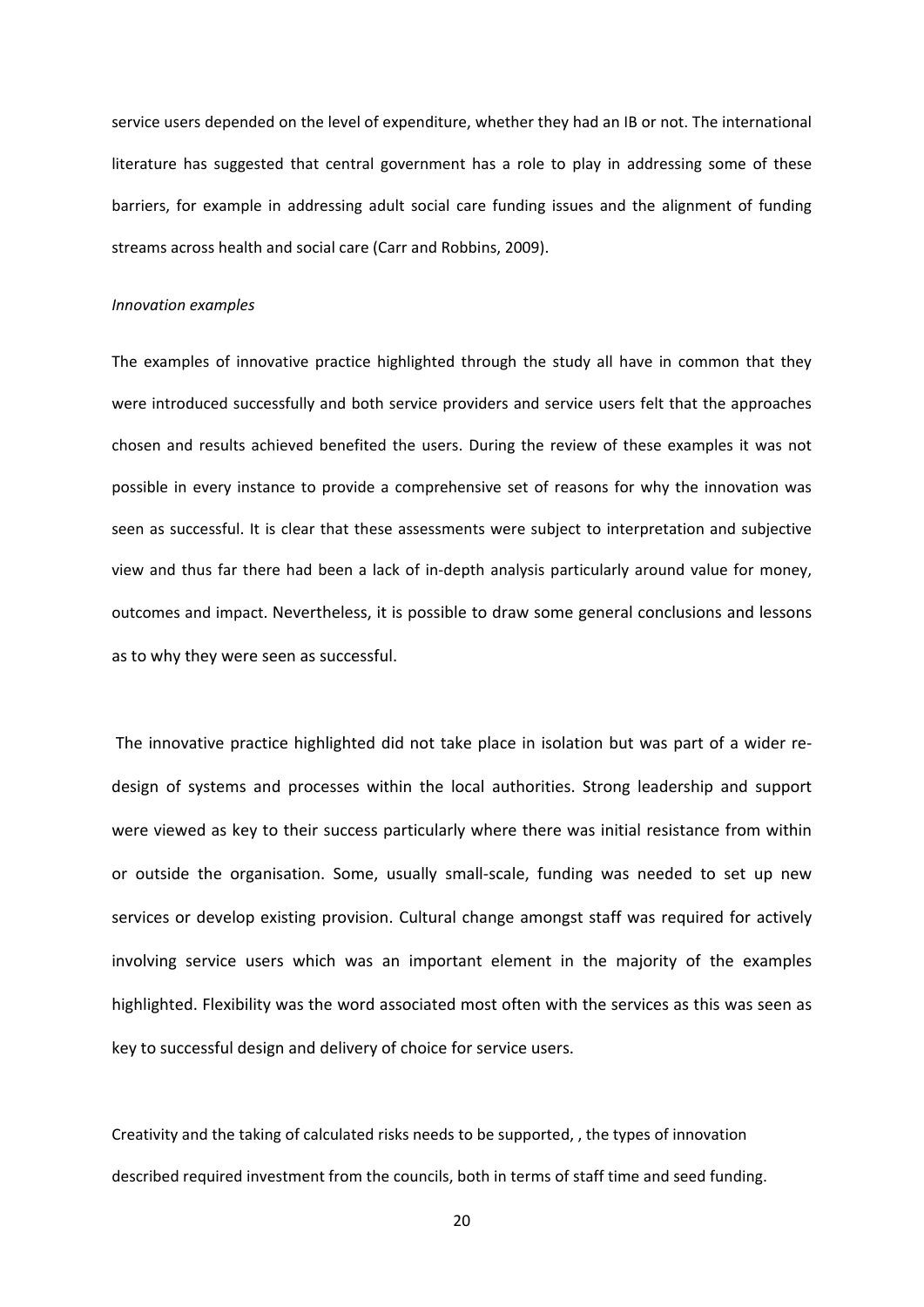These interventions also highlighted ways to provide services for older people and people with mental health problems, two groups that have been identified in the literature as being most difficult to include in the move to personalisation (Newbronner et al., 2011). By their very nature these innovations are context and place-specific but could be adapted and made relevant to other situations. Some are 'works in progress' but all demonstrate a different perspective on tackling some of the challenges of personalising social care and a commitment from practitioners and commissioners to find ways to do this.

The cold financial climate poses both possibilities and threats in terms of personalisation and innovation, and individual local authorities will respond differently. The unparalleled level and pace of public sector funding cuts and the current decentralisation agenda in the UK means that local councils have been left to make their own decisions about where to make savings. Personalisation will remain an important part of political discourse but the detailed policies and practices will differ by local area. The reductions in public spending could therefore result in top-down, prescriptive directives for personalisation or lead to local innovation, as described here, to enable people to make decisions about their needs.

# **Acknowledgements**

This article presents independent research funded by the National Institute for Health Research (NIHR) School for Social Care Research (SSCR). The views expressed are those of the authors and not necessarily those of the NIHR SSCR, the Department of Health or National Health Service.

We would like to thank the study participants for sharing their views and experiences. We are grateful to Jill Manthorpe for helpful comments on an earlier version of this article.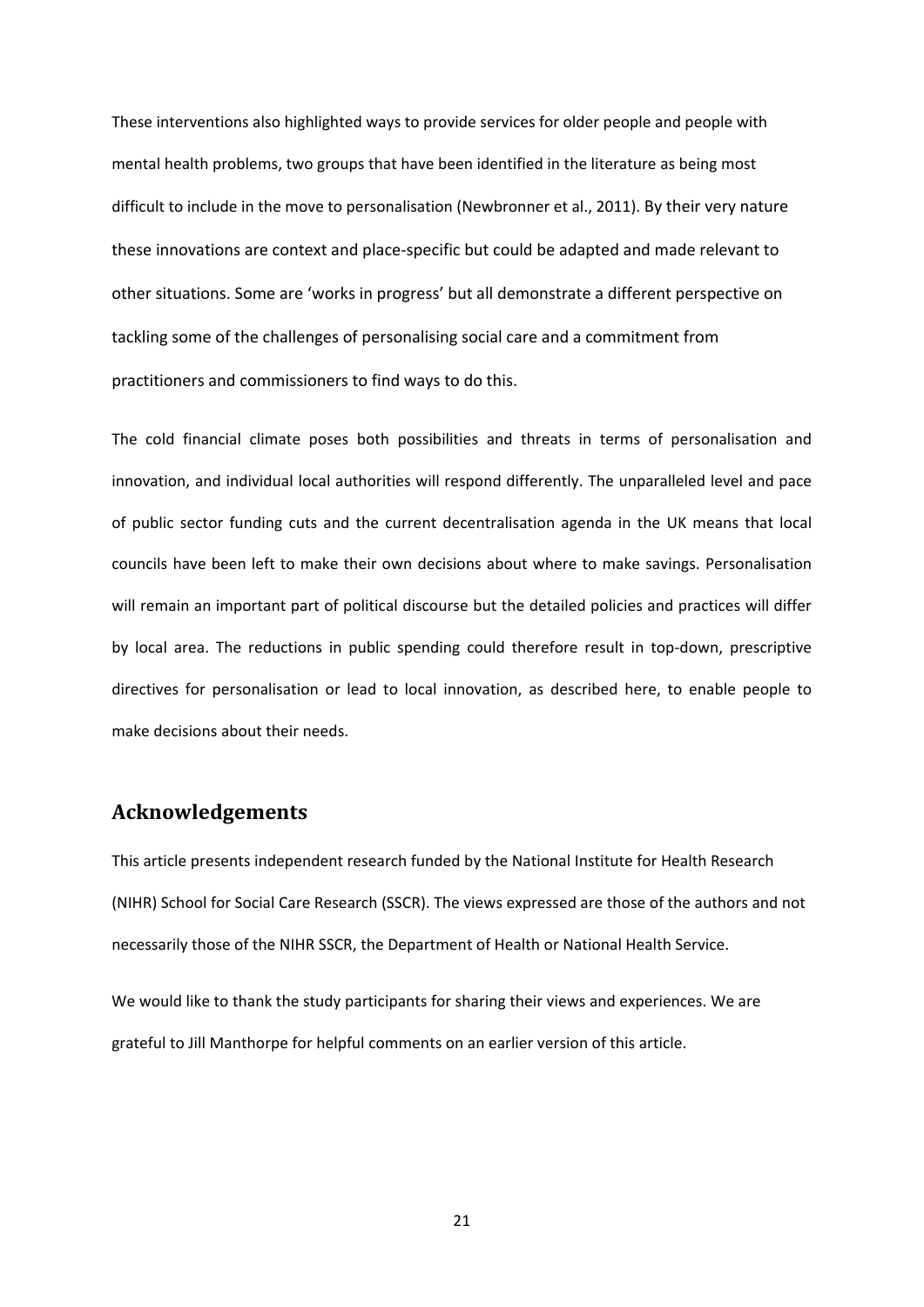## **References**

ADASS (2011) *Personal Budgets Survey March 2011: The Results*, London, ADASS.

Anderson, S., Allen, P., Peckham, S. and Goodwin, N. (2008) 'Asking the right questions: Scoping studies in the commissioning of research on the organisation and delivery of health services', *Health Research Policy and Systems,* **6**, 7.

Baxter, K., Wilberforce, M. and Glendinning, C. (2011) 'Personal Budgets and the Workforce Implications for Social Care Providers: Expectations and Early Experiences', *Social Policy and Society*, **10**(01), pp. 55-65.

Beresford, P. (2009) 'Social care, personalisation and service users: addressing the ambiguities, *Research, Policy and Planning,* 27 (2), pp. 73-84.

Care and Support Alliance (2011) Evidence to the Commission on the Funding of Care and Support http://www.carersuk.org/media/k2/attachments/Care\_and\_Support\_Alliance\_Evidence\_to\_Commis sion.pdf (Accessed August 2011).

Carr, S. and Robbins, D. (2009) *The implementation of individual budget schemes in adult social care*, SCIE Research Briefing 20, London, Social Care Institute for Excellence.

Department of Health (2010) *A vision for adult social care: capable communities and active citizens*, London, Department of Health.

Department of Health (2011) *ëThink Personal, Act Local', A sectorどwide commitment to moving forward with personalisation and communityどbased support*, London, Department of Health.

Department of Health (2011a) *Transparency in outcomes: a framework for quality in adult social care*, London, Department of Health.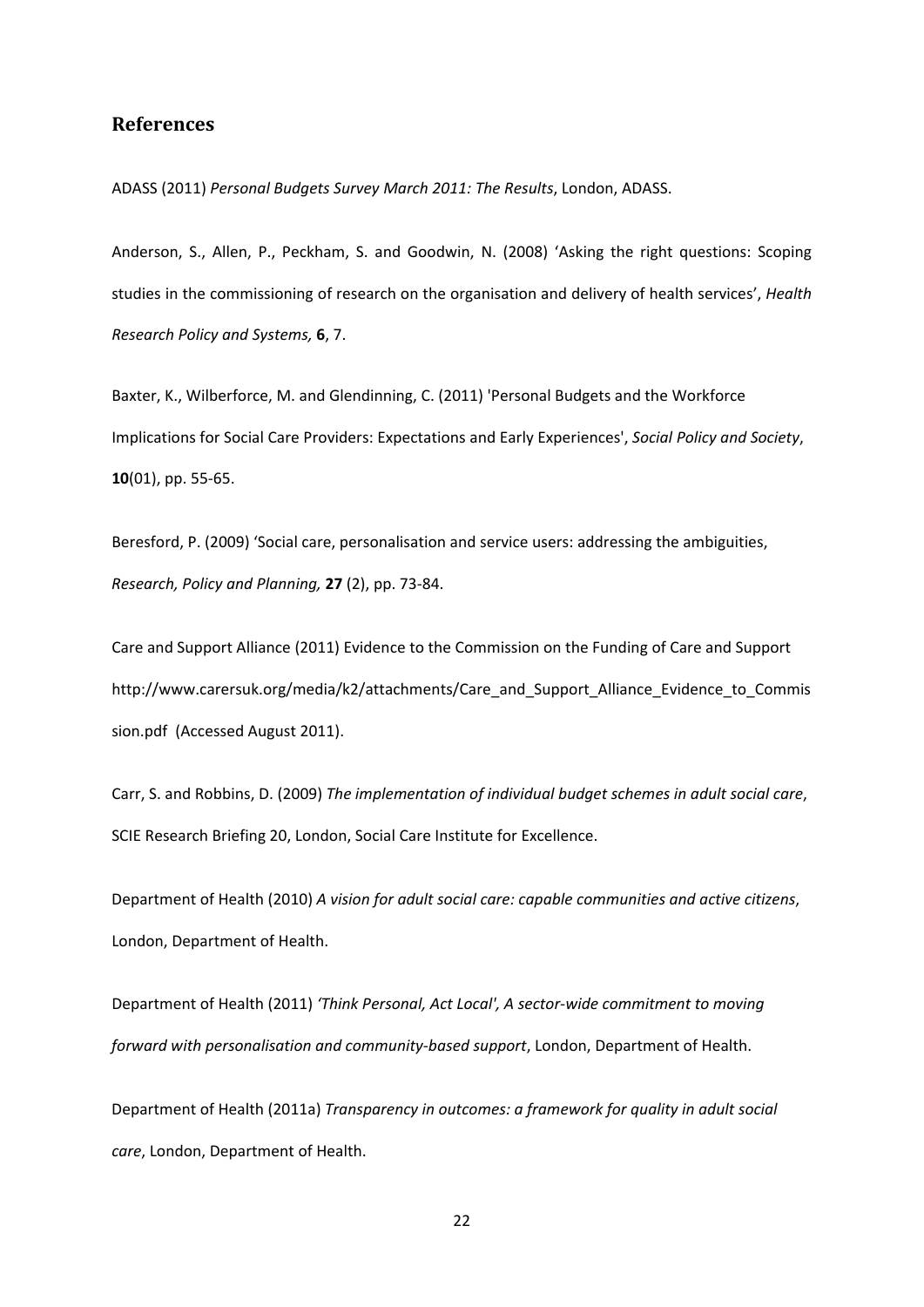Dunning, J. (2011) Cuts are ravaging personalisation, say social workers http://www.communitycare.co.uk/Articles/2011/01/28/116193/cuts-are-ravaging-personalisationsay-social-workers.htm (Accessed August 2011).

Duffy, S. (2010) 'The future of personalisation', *Journal of Care Services Management*, **4**, pp. 202ど 216.

Ferguson, I. (2007) 'Increasing User Choice or Privatizing Risk? The Antinomies of Personalization', *British Journal of Social Work,* 37(3), pp. 387-403.

Glasby, J. (2011) *Whose risk is it anyway? Risk and regulation in an era of personalisation*, York, Joseph Rowntree Foundation.

Glendinning, C., Challis, D., Fernandez, J., Jacobs, S., Jones, K., Knapp, M., Manthorpe, J., Moran, N., Netten, A., Stevens, M. and Wilberforce, M. (2008) *Evaluation of the Individual Budgets Pilot Programme: Final Report*, Social Policy Research Unit, University of York, York.

Hatton, C. and Waters, J. (2011) *The National Personal Budget Survey*, Lancaster, University of Lancaster and In Control.

HM Government (2007) *Putting People First: A Shared Vision and Commitment to the Transformation of Adult Social Care*, The Stationary Office, London.

HM Treasury (2010) *Spending Review 2010*, The Stationery Office, London.

IPC (2010) *National Market Development Forum: What are the implications of personalisation for social care tendering?*, Oxford, IPC.

Kastner, T., and Walsh, K. (2008) 'Divided we stand, united we fall: Personal budgets versus universal coverage', *Intellectual and Development Disabilities*, 46, 3, 239-242.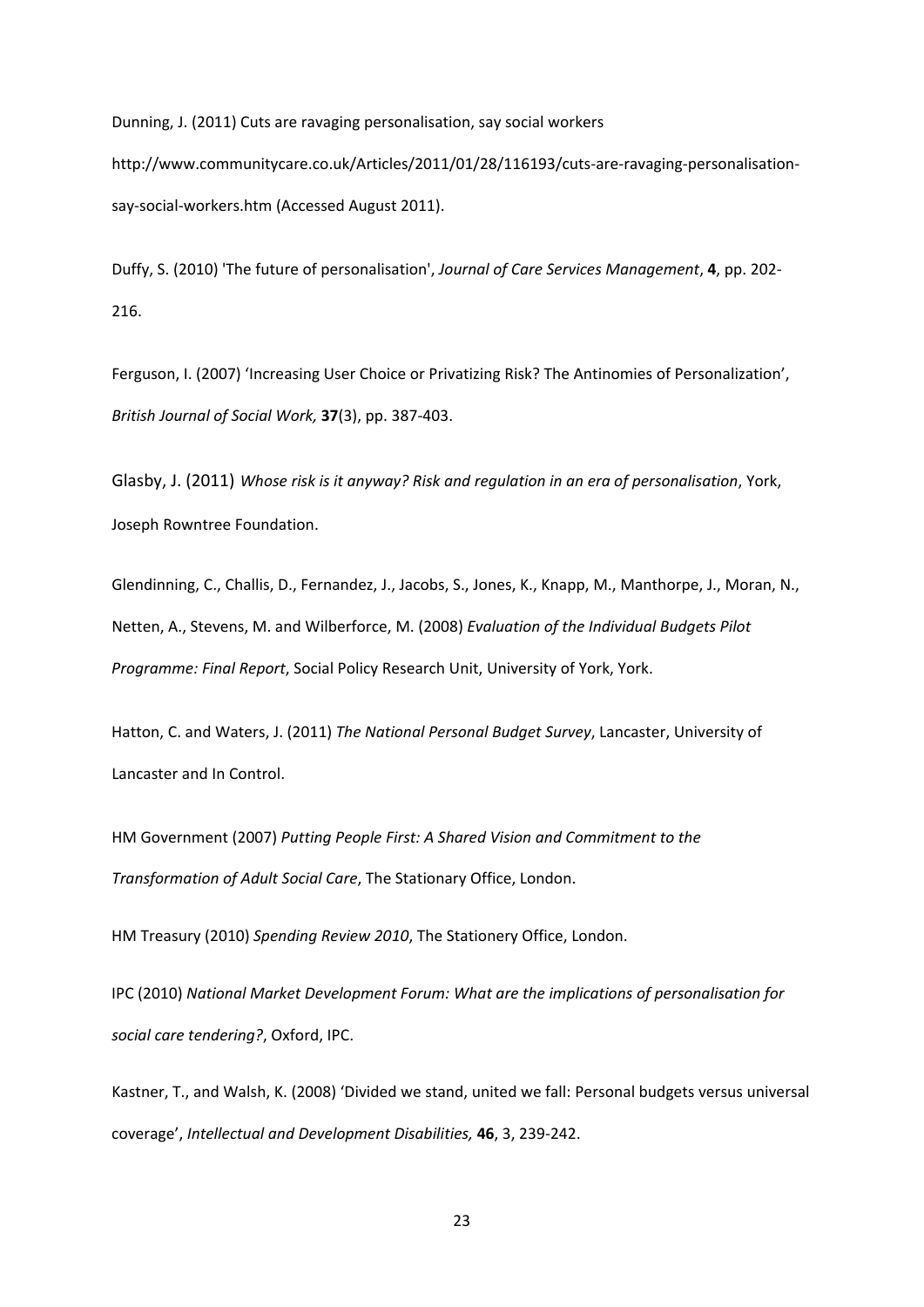Leadbeater, C. (2004) *Personalisation through participation*, London, Demos.

Leadbeater, C., Bartlett, J., and Gallagher, N. (2008*) Making It Personal*, Demos, London.

Leece, J. and Leece, D. (2011) 'Personalisation: Perceptions of the Role of Social Work in a World of Brokers and Budgets', *British Journal of Social Work*, 41(2), pp. 204-223.

Liquid Personnel (2011) 'Front-line social workers hindered by public sector spending cuts http://www.liquidpersonnel.com/2011/07/28/social-workers-spending-cuts/ (Accessed July 2011).

Lymbery, M. (2012) 'Social Work and Personalisation', *British Journal of Social Work*, 42(4), pp. 783-792.

Lymbery, M. and Postle, K. (2010) 'Social Work in the Context of Adult Social Care in England and the Resultant Implications for Social Work Education', *British Journal of Social Work*, 40(8), pp. 2502-2522.

Manthorpe, J., Hindes, J., Martineau, S., Cornes, M., Ridley, J., Rosengard, A., Hunter, S., Little, S., and Gray, B. (2011) *Self Directed Support: A Review of the Barriers and Facilitators.* Social Care Workforce Research Unit, King's College London, London.

Mickel, A. (2008) Ensuring social care clients have a choice of services to choose from, *a*rticle published by *Community Care Online*, 09 July 2008.

http://www.communitycare.co.uk/Articles/2008/07/09/108785/Warrington-Council39s-marketdevelopment-improves-personalisation.htm (Accessed November 2009).

NAAPS (2009) *Supporting Micromarket Development: A Detailed Practical Guide for Local Authorities.* Department of Health, London.

Needham, C. (2011) 'Personalization: From Story-line to Practice', *Social Policy and Administration*, 45, pp. 54-68.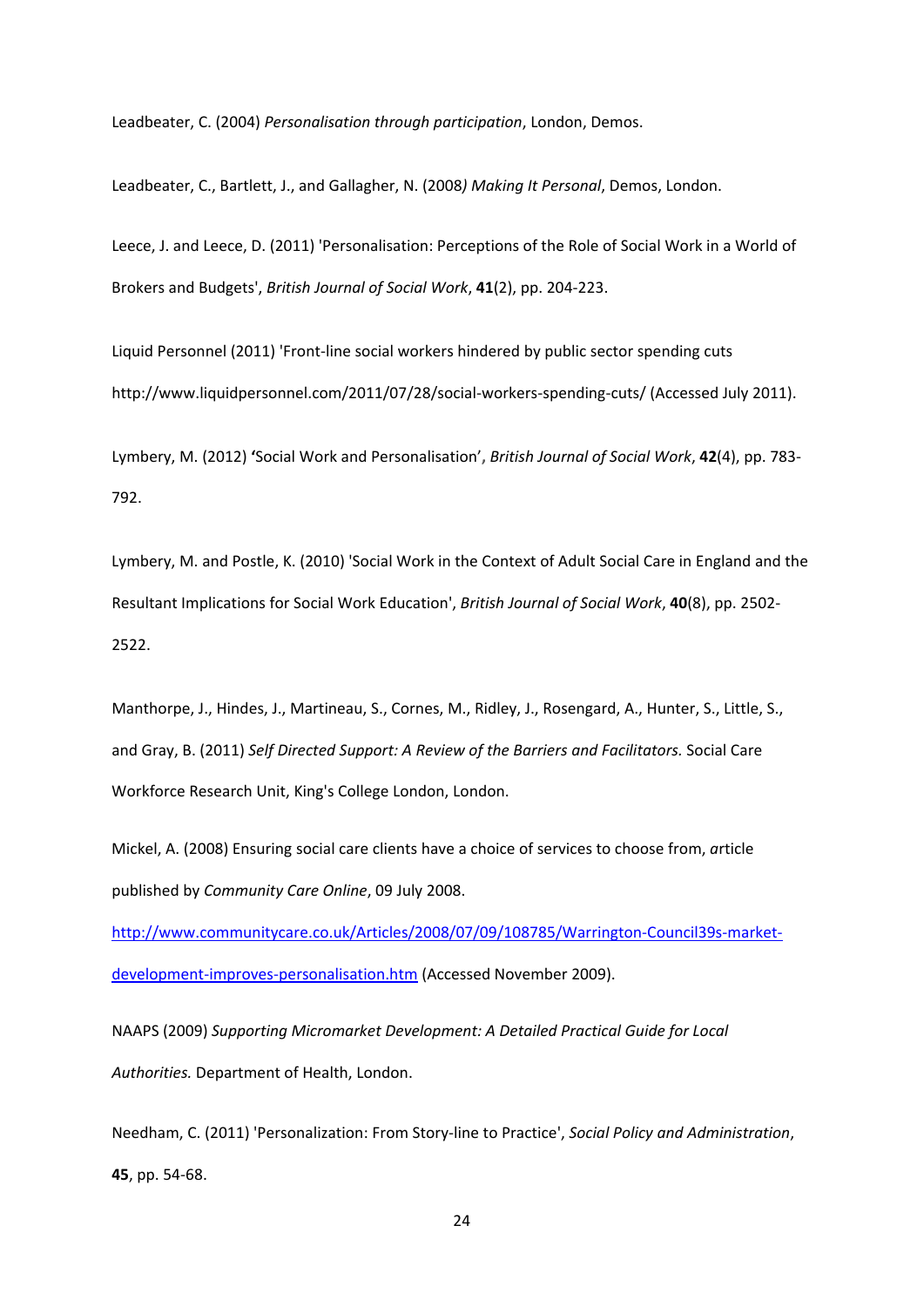Netten, A., Forder, J., Beadle-Brown, J., Caiels, J., Malley, J., Towers (née Muncer), A-M., Trukeschitz, B., Welch, E., and Windle, K. (2010) Adult Social Care Outcomes Toolkit Version 1.0 (ASCOT). Discussion Paper No. 2716, Personal Social Services Research Unit, University of Kent, Canterbury.

Netten, A., Jones, K., Knapp, M., Fernandez, J-L., Challis, D., Glendinning, C., Jacobs, S., Moran, N., Stevens, M. and Wilberforce, M. (2012) 'Personalisation through Individual Budgets: does it work and for whom?', *British Journal of Social Work*, 42, 8, pp. 1556-1573.

Newbronner, L., Chamberlain, R., Bosanquet, K., Bartlett, C., Sass, B. and Glendinning., C. (2011) *Keeping personal budgets personal: learning from the experiences of older people, people with mental health problems and their carers*, SCIE Report 40, London, Social Care Institute for Excellence.

Patterson, M. (2010) 'Personalisation: What it means for providers', *Journal of Care Services Management*, **4**, pp. 217-228.

SCIE (2010) *Finding excellence in adult social care services,* London, Social Care Institute for Excellence.

Smith, C. and Cavill, M. (2010) *Shaping public spending priorities for adult social care*, York, Joseph Rowntree Foundation.

Wood, C. (2010) *Personal Best,* London, Demos.